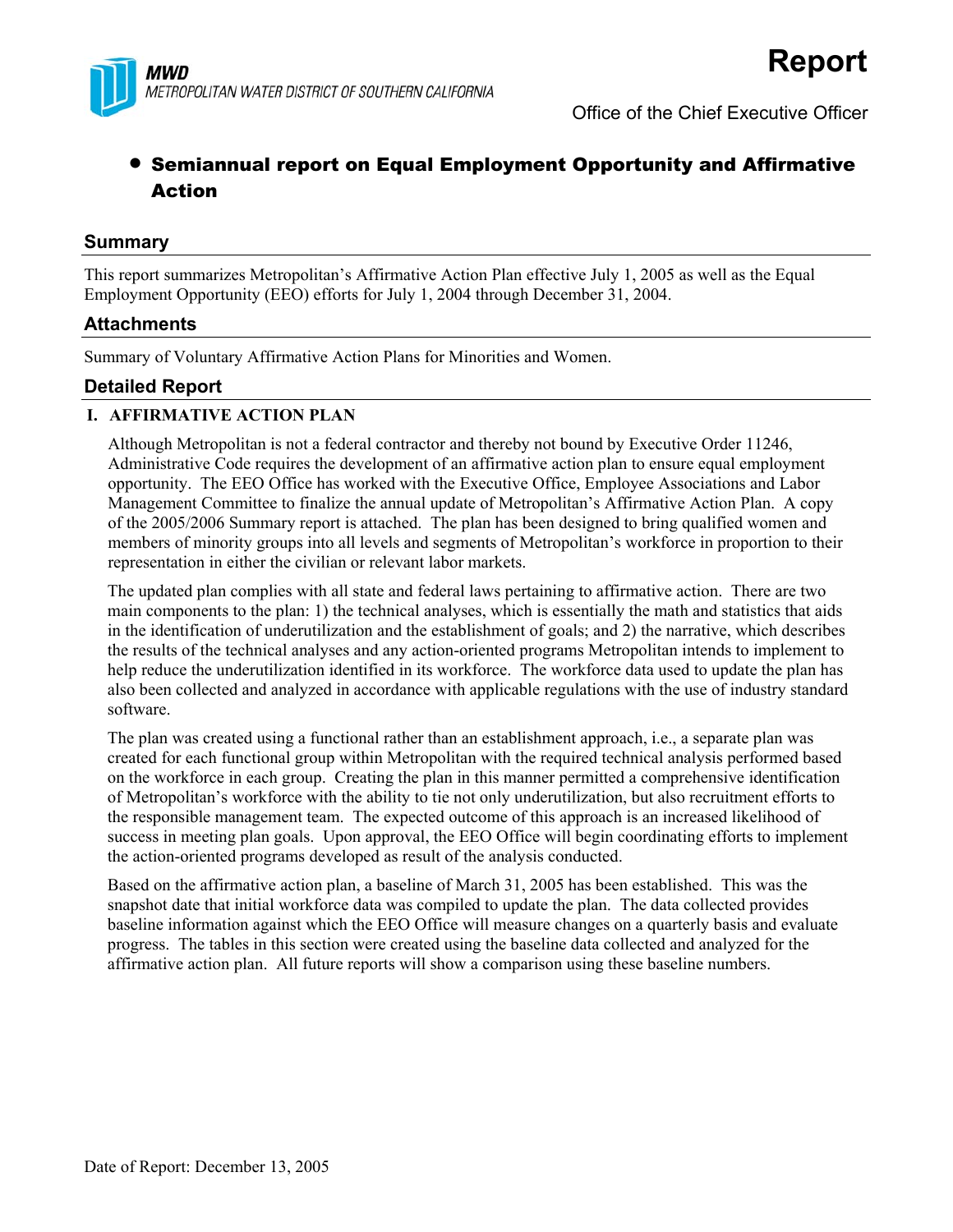As of March 31, 2005, Metropolitan's workforce consisted of a total of 1907 employees. Table 1.1 shows that the workforce on this date was roughly 28% female and 44% minority, with the largest percent of the minority workforce being Hispanic (18.46%).

| <b>Total</b>                                     |      | 3/31/2005<br>1907 |
|--------------------------------------------------|------|-------------------|
|                                                  | N    | $\%*$             |
| Male                                             | 1380 | 72.36%            |
| Female                                           | 527  | 27.64%            |
| White                                            | 1077 | 56.48%            |
| <b>Minorities</b>                                | 830  | 43.52%            |
| <b>Asian/Pacific Islander</b>                    | 283  | 14.84%            |
| <b>Black</b>                                     | 177  | 9.28%             |
| Hispanic                                         | 352  | 18.46%            |
| <b>Native American/</b><br><b>Alaskan Native</b> | 18   | .94%              |

### **Table 1.1 Metropolitan's Total Workforce (4/1/2004 through 3/31/2005)**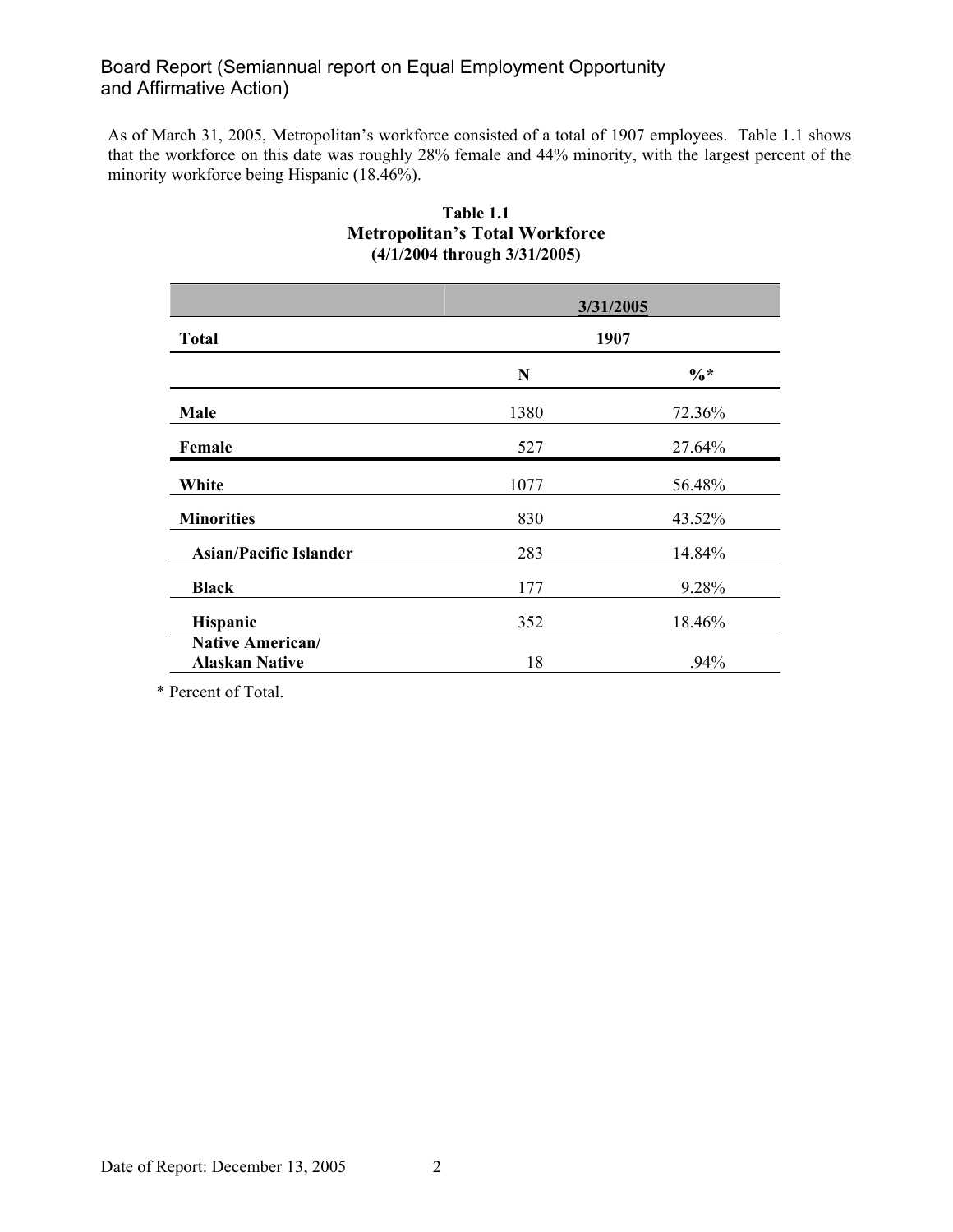Table 1.2 below shows a breakdown of the gender and race of the workforce by EEO-4 category as of March 31, 2005. The largest numbers of employees are found in the categories of Professionals (545 employees) and Skilled Crafts (410 employees) categories. These two categories account for 50.08% of the workforce.

#### **Table 1.2 Workforce By EEO Category (4/1/2004 through 3/31/2005)**

|                                                    | Officials &<br><b>Administrators</b><br><b>Professionals</b> |               |           | Technicians   |     | <b>Protective</b><br>Para<br><b>Service</b><br><b>Professionals</b> |              | Office/<br><b>Clerical</b> |             | <b>Skilled</b><br>Crafts |              | <b>Service</b><br>Maintenance |     |               |             |               |
|----------------------------------------------------|--------------------------------------------------------------|---------------|-----------|---------------|-----|---------------------------------------------------------------------|--------------|----------------------------|-------------|--------------------------|--------------|-------------------------------|-----|---------------|-------------|---------------|
| <b>Total</b>                                       |                                                              | 269           |           | 545           |     | 340                                                                 |              | 5                          |             | 152                      |              | 55                            |     | 410           |             | 131           |
|                                                    | N                                                            | $\frac{0}{0}$ | ${\bf N}$ | $\frac{0}{0}$ | N   | $\frac{0}{0}$                                                       | $\mathbf N$  | $\frac{0}{0}$              | $\mathbf N$ | $\frac{0}{0}$            | N            | $\frac{0}{0}$                 | N   | $\frac{0}{0}$ | $\mathbf N$ | $\frac{0}{0}$ |
| Male                                               | 210                                                          | 78.07%        | 333       | 61.10%        | 279 | 82.06%                                                              | 5            | 100.00%                    | 34          | 22.37%                   | 16           | 29.09%                        | 406 | 99.02%        | 97          | 74.05%        |
| Female                                             | 59                                                           | 21.93%        | 212       | 38.90%        | 61  | 17.94%                                                              | $\theta$     | $0\%$                      | 118         | 77.63%                   | 39           | 70.91%                        | 4   | .98%          | 34          | 25.95%        |
| White                                              | 174                                                          | 64.68%        | 287       | 52.66%        | 210 | 61.76%                                                              | 5            | 100.00%                    | 53          | 34.87%                   | 15           | 27.27%                        | 262 | 63.90%        | 71          | 54.20%        |
| <b>Minorities</b>                                  | 95                                                           | 35.32%        | 258       | 47.34%        | 130 | 38.24%                                                              | $\theta$     | $0\%$                      | 99          | 65.13%                   | 40           | 72.73%                        | 148 | 36.10%        | 60          | 45.80%        |
| Asian/<br>Pacific<br><b>Islander</b>               | 37                                                           | 13.75%        | 136       | 24.95%        | 60  | 17.65%                                                              | $\mathbf{0}$ | $0\%$                      | 20          | 13.16%                   | 8            | 14.55%                        | 15  | 3.66%         | 7           | 5.34%         |
| <b>Black</b>                                       | 23                                                           | 8.55%         | 44        | 8.07%         | 19  | 5.59%                                                               | $\mathbf{0}$ | $0\%$                      | 41          | 26.97%                   | 17           | 30.91%                        | 24  | 5.85%         | 9           | 6.87%         |
| <b>Hispanic</b>                                    | 33                                                           | 12.27%        | 74        | 13.58%        | 48  | 14.12%                                                              | $\mathbf{0}$ | $0\%$                      | 37          | 24.34%                   | 15           | 27.27%                        | 103 | 25.12%        | 42          | 32.06%        |
| <b>Native</b><br>Amer/<br>Alaskan<br><b>Native</b> | 2                                                            | .74%          | 4         | .73%          | 3   | .88%                                                                | $\mathbf{0}$ | $0\%$                      |             | .66%                     | $\mathbf{0}$ | $0\%$                         | 6   | 1.46%         | 2           | 1.53%         |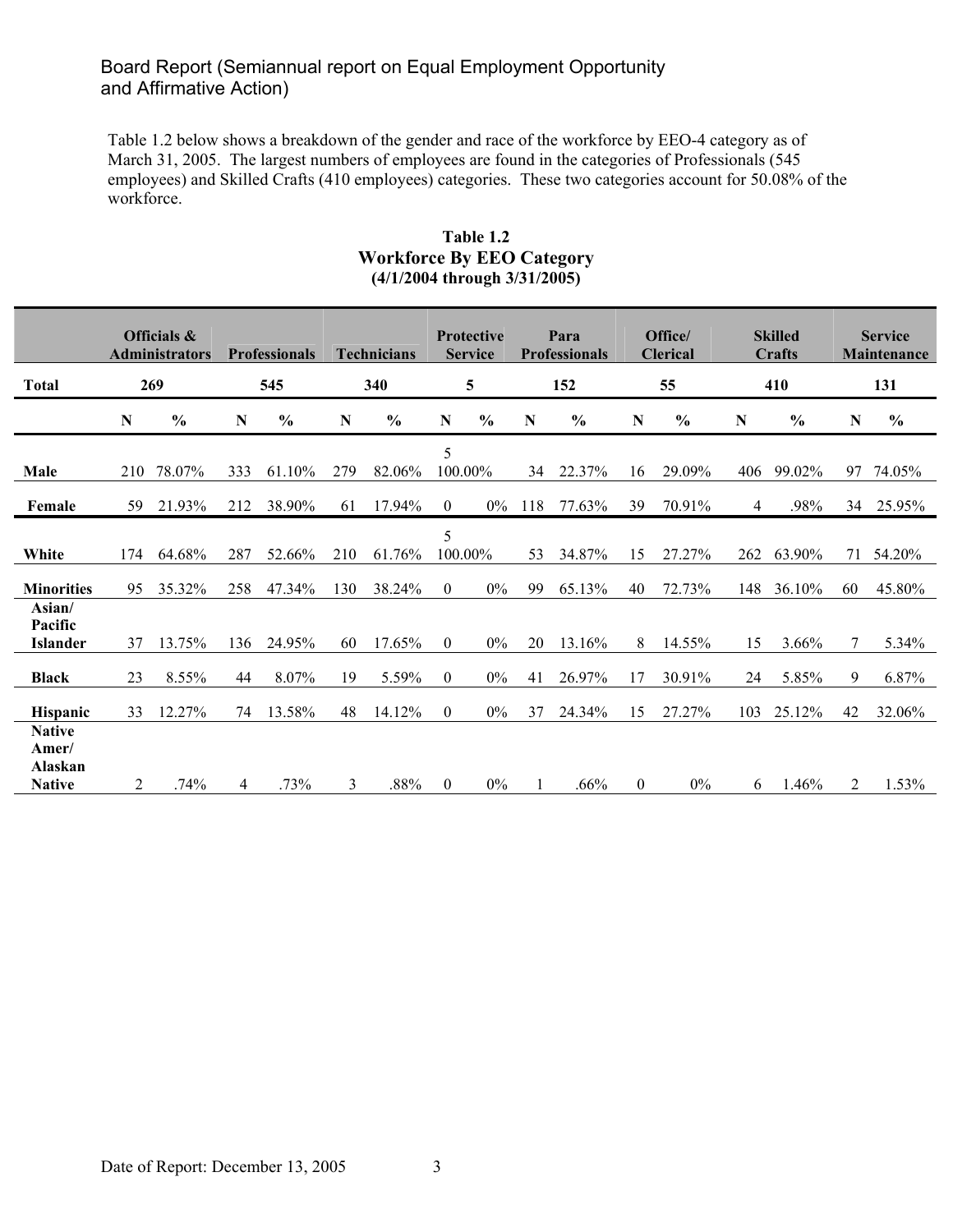Table 1.3 below shows a breakdown of the gender and race of the workforce by functional group as of March 31, 2005. The largest numbers of employees are found in Water System Operations (943 employees) and Corporate Resources (635 employees). These two categories account for roughly 83% of the workforce.

|                                      |             | <b>Chief</b><br><b>Chief</b><br><b>Executive</b><br><b>Financial</b><br><b>Office</b><br><b>Office</b> |                |               |     | Corporate<br><b>Resources</b> |     | Water<br><b>System</b><br><b>Operations</b> | <b>External</b><br><b>Affairs</b> |               |                  | Audit/Legal/<br><b>Ethics</b> | Water<br><b>Resource</b><br>Management |                |  |
|--------------------------------------|-------------|--------------------------------------------------------------------------------------------------------|----------------|---------------|-----|-------------------------------|-----|---------------------------------------------|-----------------------------------|---------------|------------------|-------------------------------|----------------------------------------|----------------|--|
| <b>Total</b>                         |             | 82                                                                                                     |                | 54            | 635 |                               |     | 943                                         |                                   | 60            |                  | 49                            |                                        | 84             |  |
|                                      | $\mathbf N$ | $\frac{0}{0}$                                                                                          | $\mathbf N$    | $\frac{0}{0}$ | N   | $\frac{0}{0}$                 | N   | $\frac{6}{9}$                               | N                                 | $\frac{0}{0}$ | N                | $\frac{6}{6}$                 | N                                      | $\frac{6}{10}$ |  |
| Male                                 | 21          | 25.61%                                                                                                 | 23             | 42.59%        | 457 | 71.97%                        | 778 | 82.50%                                      | 22                                | 36.67%        | 23               | 46.94%                        | 56                                     | 66.67%         |  |
| Female                               | 61          | 74.39%                                                                                                 | 31             | 57.41%        | 178 | 28.03%                        | 165 | 17.50%                                      | 38                                | 63.33%        | 26               | 53.06%                        | 28                                     | 33.33%         |  |
| White                                | 28          | 34.15%                                                                                                 | 21             | 38.89%        | 330 | 51.97%                        | 585 | 62.04%                                      | 32                                | 53.33%        | 30               | 61.22%                        | 51                                     | 60.71%         |  |
| <b>Minorities</b>                    | 54          | 65.85%                                                                                                 | 33             | 61.11%        | 305 | 48.03%                        | 358 | 37.96%                                      | 28                                | 46.67%        | 19               | 38.78%                        | 33                                     | 39.29%         |  |
| Asian/<br>Pacific<br><b>Islander</b> | 13          | 15.85%                                                                                                 | 15             | 27.78%        | 138 | 21.73%                        | 88  | 9.33%                                       | 3                                 | 5.00%         | 10               | 20.41%                        | 16                                     | 19.05%         |  |
| <b>Black</b>                         | 18          | 21.95%                                                                                                 | 8              | 14.81%        | 69  | 10.87%                        | 58  | 6.15%                                       | 13                                | 21.67%        | $\mathfrak{Z}$   | 6.12%                         | 8                                      | 9.52%          |  |
| Hispanic<br><b>Native</b>            | 22          | 26.83%                                                                                                 | 10             | 18.52%        | 95  | 14.96%                        | 198 | 21.00%                                      | 12                                | 20.00%        | 6                | 12.24%                        | 9                                      | 10.71%         |  |
| Amer/<br>Alaskan<br><b>Native</b>    |             | 1.22%                                                                                                  | $\overline{0}$ | $0\%$         | 3   | .47%                          | 14  | 1.48%                                       | $\boldsymbol{0}$                  | $0\%$         | $\boldsymbol{0}$ | $0\%$                         | $\boldsymbol{0}$                       | $0\%$          |  |

### **Table 1.3 Workforce by Functional Group (4/1/2004 through 3/31/2005)**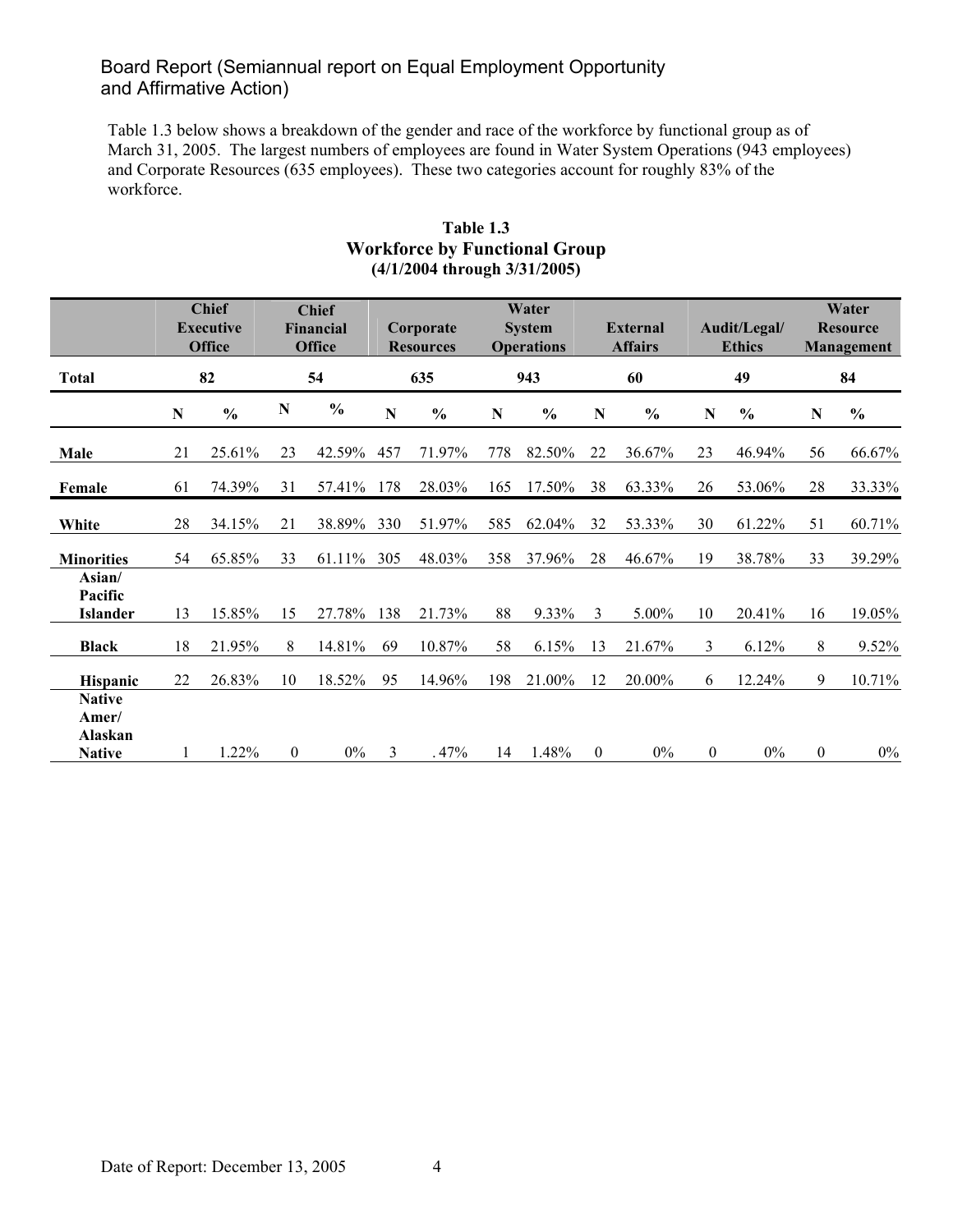Table 1.4 shows that for the period of April 1, 2004 through March 31, 2005, Metropolitan received a total of 3249 applications. These applications include both qualified and unqualified candidates. Female applicants accounted for 36.32 % while minority applicants accounted for 57.03%.

|                                           |             | 3/31/2005       |
|-------------------------------------------|-------------|-----------------|
| <b>Total</b>                              |             | 3249            |
|                                           | $\mathbf N$ | $\frac{0}{6}$ * |
| Male                                      | 2022        | 62.23%          |
| Female                                    | 1180        | 36.32%          |
| <b>Undeclared</b>                         | 47          | 1.45%           |
| White                                     | 1228        | 37.80%          |
| <b>Minorities</b>                         | 1853        | 57.03%          |
| <b>Asian/Pacific Islander</b>             | 610         | 18.78%          |
| <b>Black</b>                              | 474         | 14.59%          |
| <b>Hispanic</b>                           | 740         | 22.78%          |
| Native American/<br><b>Alaskan Native</b> | 29          | .89%            |
| Undeclared                                | 168         | 5.17%           |

### **Table 1.4 Total Applicants (4/1/2004 through 3/31/2005)**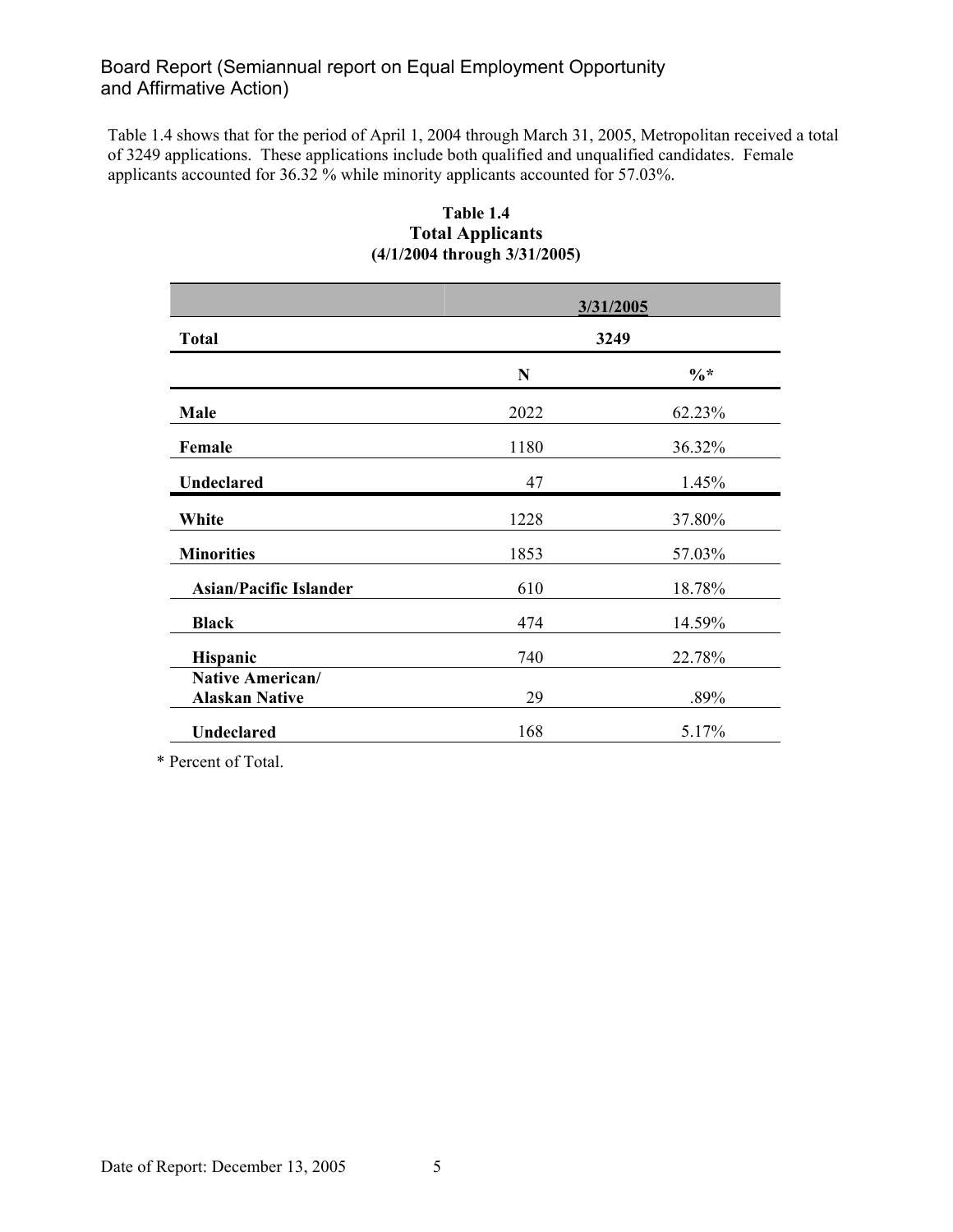Table 1.5 below shows a breakdown of the gender and race of applicants by EEO-4 category for the period April 1, 2004 through March 31, 2005. The largest number of applicants is found in the Paraprofessionals category (907 applicants) and second in the Professionals category (776 applicants). These two categories account for 51.80% of applications received overall.

|                                                    |             | Officials &<br><b>Administrators</b> |             | <b>Professionals</b> |           | <b>Technicians</b> |              | <b>Protective</b><br><b>Service</b> |     | Para<br><b>Professionals</b> |              | Office/<br><b>Clerical</b> |     | <b>Skilled</b><br>Crafts |             | <b>Service</b><br><b>Maintenance</b> |
|----------------------------------------------------|-------------|--------------------------------------|-------------|----------------------|-----------|--------------------|--------------|-------------------------------------|-----|------------------------------|--------------|----------------------------|-----|--------------------------|-------------|--------------------------------------|
| <b>Total</b>                                       |             | 223                                  |             | 776                  |           | 368                |              | $\boldsymbol{0}$                    |     | 907                          |              | 321                        |     | 479                      |             | 175                                  |
|                                                    | $\mathbf N$ | $\frac{0}{0}$                        | $\mathbf N$ | $\frac{0}{0}$        | ${\bf N}$ | $\frac{0}{0}$      | N            | $\frac{0}{0}$                       | N   | $\frac{0}{0}$                | N            | $\frac{0}{0}$              | N   | $\frac{0}{0}$            | $\mathbf N$ | $\frac{0}{0}$                        |
| Male                                               | 173         | 77.58%                               | 427         | 55.03%               | 345       | 93.75%             | $\mathbf{0}$ | $0\%$                               | 453 | 49.94%                       | 41           | 12.77%                     | 463 | 96.66%                   |             | 120 68.57%                           |
| Female                                             | 48          | 21.52%                               | 343         | 44.20%               | 19        | 5.16%              | $\mathbf{0}$ | $0\%$                               | 424 | 46.75%                       | 280          | 87.23%                     | 11  | 2.30%                    | 55          | 31.43%                               |
| Undeclared                                         | 2           | .90%                                 | 6           | .77%                 | 4         | 1.09%              | $\theta$     | 0%                                  | 30  | 3.31%                        | $\mathbf{0}$ | 0%                         | 5   | 1.04%                    | $\theta$    | $0\%$                                |
| White                                              | 104         | 46.64%                               | 306         | 39.43%               | 150       | 40.76%             | $\mathbf{0}$ | 0%                                  | 209 | 23.04%                       | 59           | 18.38%                     | 295 | 61.59%                   | 105         | 60.00%                               |
| <b>Minorities</b>                                  | 93          | 41.70%                               | 434         | 55.93%               | 198       | 53.80%             | $\theta$     | $0\%$                               |     | 639 70.45%                   | 248          | 77.26%                     | 175 | 36.53%                   | 66          | 37.71%                               |
| Asian/<br>Pacific<br><b>Islander</b>               | 47          | 21.08%                               | 200         | 25.77%               | 77        | 20.92%             | $\mathbf{0}$ | $0\%$                               | 184 | 20.29%                       | 56           | 17.45%                     | 36  | 7.52%                    | 10          | 5.71%                                |
| <b>Black</b>                                       | 24          | 10.76%                               | 111         | 14.30%               | 32        | 8.70%              | $\mathbf{0}$ | $0\%$                               | 179 | 19.74%                       | 92           | 28.66%                     | 20  | 4.18%                    | 16          | 9.14%                                |
| <b>Hispanic</b>                                    | 21          | 9.42%                                | 117         | 15.08%               | 83        | 22.55%             | $\theta$     | $0\%$                               | 269 | 29.66%                       | 98           | 30.53%                     | 114 | 23.80%                   | 38          | 21.71%                               |
| <b>Native</b><br>Amer/<br>Alaskan<br><b>Native</b> | 1           | .45%                                 | 6           | .77%                 | 6         | 1.63%              | $\mathbf{0}$ | $0\%$                               | 7   | .77%                         | 2            | .62%                       | 5   | 1.04%                    | 2           | 1.14%                                |
| Undeclared                                         | 26          | 11.66%                               | 36          | 4.64%                | 20        | 5.43%              | $\theta$     | $0\%$                               | 59  | 6.50%                        | 14           | 4.36%                      | 9   | 1.88%                    | 4           | 2.29%                                |

#### **Table 1.5 Applicants By EEO Category (4/1/2004 through 3/31/2005)**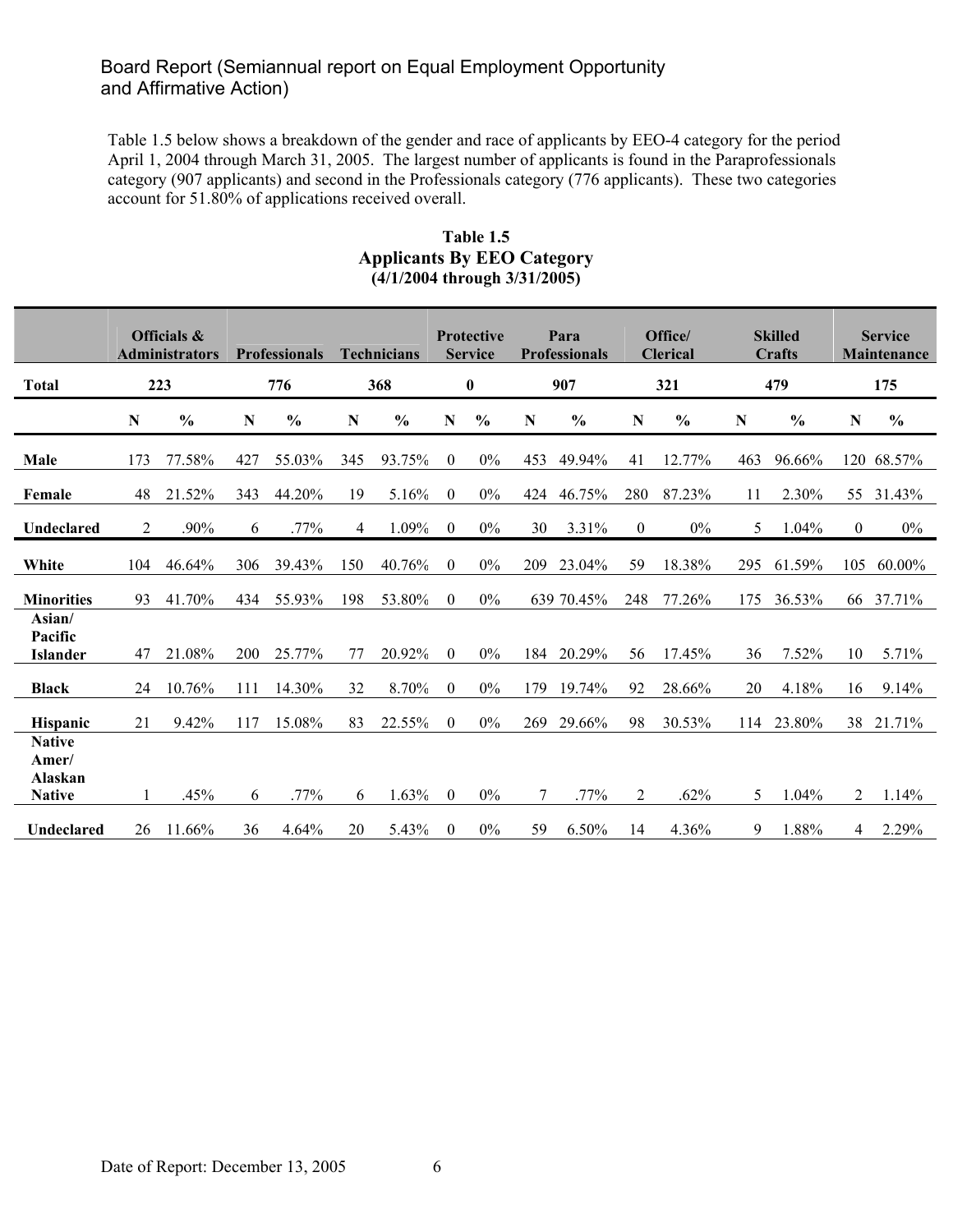Table 1.6 below shows a breakdown of the gender and race of applicants by functional group for the period April 1, 2004 through March 31, 2005. The largest numbers of applicants are found in Water System Operations (1573 applicants) and Corporate Resources (829 applicants). These two categories account for roughly 74% of applications received overall.

|                                                    |                  | <b>Chief</b><br><b>Chief</b><br><b>Executive</b><br><b>Financial</b><br><b>Office</b><br><b>Office</b> |     | Water<br><b>System</b><br>Corporate<br><b>Operations</b><br><b>Resources</b> |           |               |           |               | <b>External</b><br><b>Affairs</b> | Audit/Legal/<br><b>Ethics</b> |                  | Water<br><b>Resource</b><br>Management |                  |               |
|----------------------------------------------------|------------------|--------------------------------------------------------------------------------------------------------|-----|------------------------------------------------------------------------------|-----------|---------------|-----------|---------------|-----------------------------------|-------------------------------|------------------|----------------------------------------|------------------|---------------|
| <b>Total</b>                                       |                  | 297                                                                                                    |     | 266                                                                          |           | 829           |           | 1573          |                                   | 123                           |                  | 62                                     |                  | 99            |
|                                                    | ${\bf N}$        | $\frac{0}{0}$                                                                                          | N   | $\frac{0}{0}$                                                                | ${\bf N}$ | $\frac{0}{0}$ | ${\bf N}$ | $\frac{0}{0}$ | ${\bf N}$                         | $\frac{0}{0}$                 | ${\bf N}$        | $\frac{6}{6}$                          | N                | $\frac{0}{0}$ |
| Male                                               | 66               | 22.22%                                                                                                 | 78  | 29.32%                                                                       | 506       | 61.04%        | 1274      | 80.99%        | 31                                | 25.20%                        | 24               | 38.71%                                 | 43               | 43.43%        |
| Female                                             | 231              | 77.78%                                                                                                 | 187 | 70.30%                                                                       | 305       | 36.79%        | 272       | 17.29%        | 91                                | 73.98%                        | 38               | 61.29%                                 | 56               | 56.57%        |
| Undeclared                                         | $\boldsymbol{0}$ | $0\%$                                                                                                  |     | .38%                                                                         | 18        | 2.17%         | 27        | 1.72%         |                                   | .81%                          | $\mathbf{0}$     | $0\%$                                  | $\boldsymbol{0}$ | $0\%$         |
| White                                              | 77               | 25.93%                                                                                                 | 46  | 17.29%                                                                       | 266       | 32.09%        | 735       | 46.73%        | 49                                | 39.84%                        | 28               | 45.16%                                 | 27               | 27.27%        |
| <b>Minorities</b>                                  | 206              | 69.36%                                                                                                 | 205 | 77.07%                                                                       | 499       | 60.19%        | 779       | 49.52%        | 69                                | 56.10%                        | 29               | 46.77%                                 | 66               | 66.67%        |
| Asian/<br>Pacific<br><b>Islander</b>               | 39               | 13.13%                                                                                                 | 113 | 42.48%                                                                       | 205       | 24.73%        | 203       | 12.91%        | 14                                | 11.38%                        | 13               | 20.97%                                 | 23               | 23.23%        |
| <b>Black</b>                                       | 75               | 25.25%                                                                                                 | 45  | 16.92%                                                                       | 127       | 15.32%        | 166       | 10.55%        | 27                                | 21.95%                        | 11               | 17.74%                                 | 23               | 23.23%        |
| <b>Hispanic</b>                                    | 89               | 29.97%                                                                                                 | 46  | 17.29%                                                                       | 159       | 19.18%        | 394       | 25.05%        | 27                                | 21.95%                        | 5                | 8.06%                                  | 20               | 20.20%        |
| <b>Native</b><br>Amer/<br>Alaskan<br><b>Native</b> | 3                | 1.01%                                                                                                  |     | .38%                                                                         | 8         | .97%          | 16        | 1.02%         |                                   | .81%                          | $\boldsymbol{0}$ | $0\%$                                  | $\boldsymbol{0}$ | $0\%$         |
| Undeclared                                         | 14               | 4.71%                                                                                                  | 15  | 5.64%                                                                        | 64        | 7.72%         | 59        | 3.75%         | 5                                 | 4.07%                         | 5                | 8.06%                                  | 6                | 6.06%         |

#### **Table 1.6 Applicants by Functional Group (4/1/2004 through 3/31/2005)**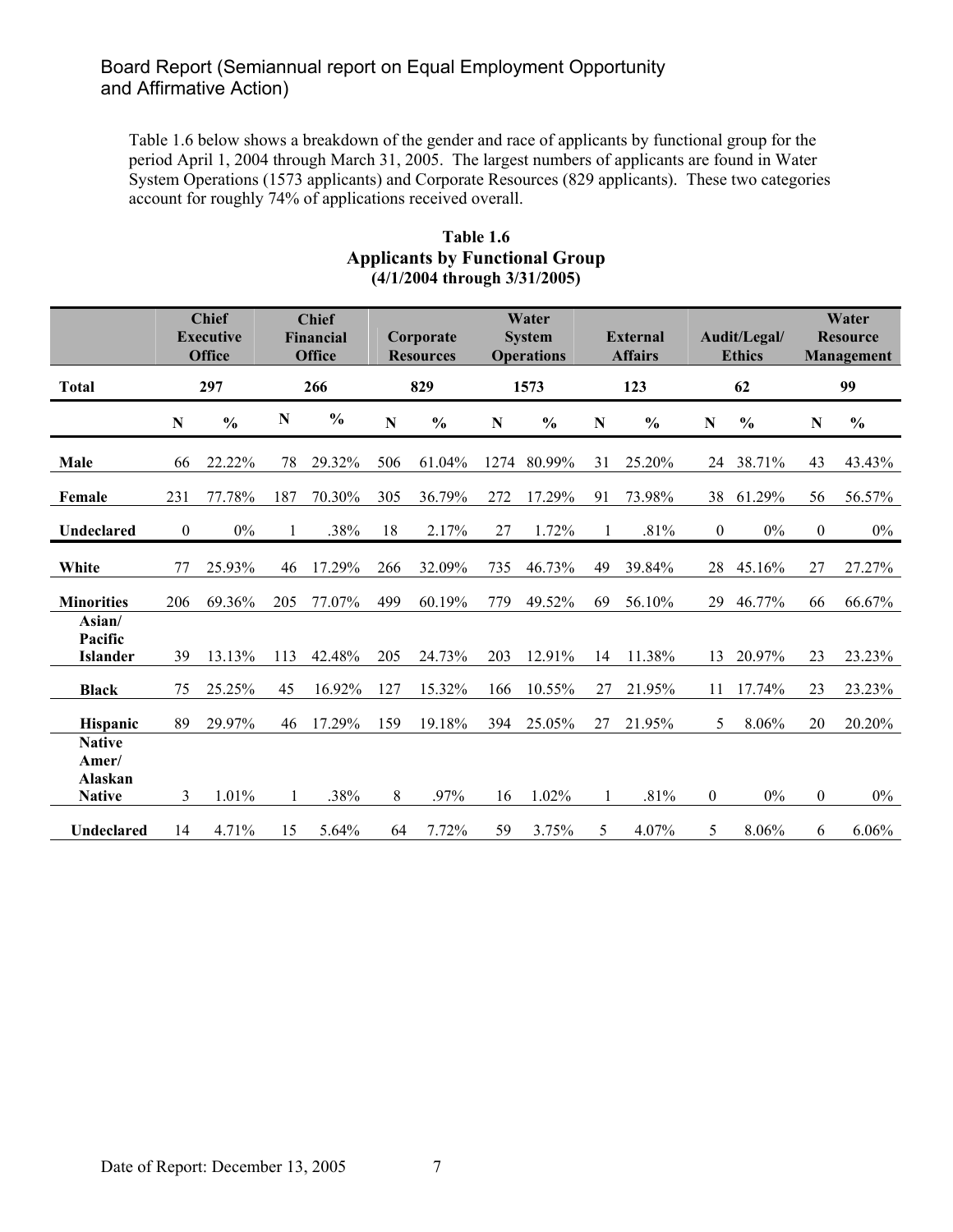Table 1.7 shows that for the period of April 1, 2004 through March 31, 2005, Metropolitan hired a total of 145 employees. Female hires accounted for 31.03 % while minority hires accounted for 44.83%

| <b>Total</b>                              |                | 3/31/2005<br>145 |
|-------------------------------------------|----------------|------------------|
|                                           | $\mathbf N$    | $\frac{0}{6}$ *  |
| Male                                      | 100            | 68.97%           |
| Female                                    | 45             | 31.03%           |
| White                                     | 80             | 55.17%           |
| <b>Minorities</b>                         | 65             | 44.83%           |
| <b>Asian/Pacific Islander</b>             | 22             | 15.17%           |
| <b>Black</b>                              | 15             | 10.34%           |
| Hispanic                                  | 26             | 17.93%           |
| Native American/<br><b>Alaskan Native</b> | $\overline{2}$ | 1.38%            |

### **Table 1.7 Total Hires (4/1/2004 through 3/31/2005)**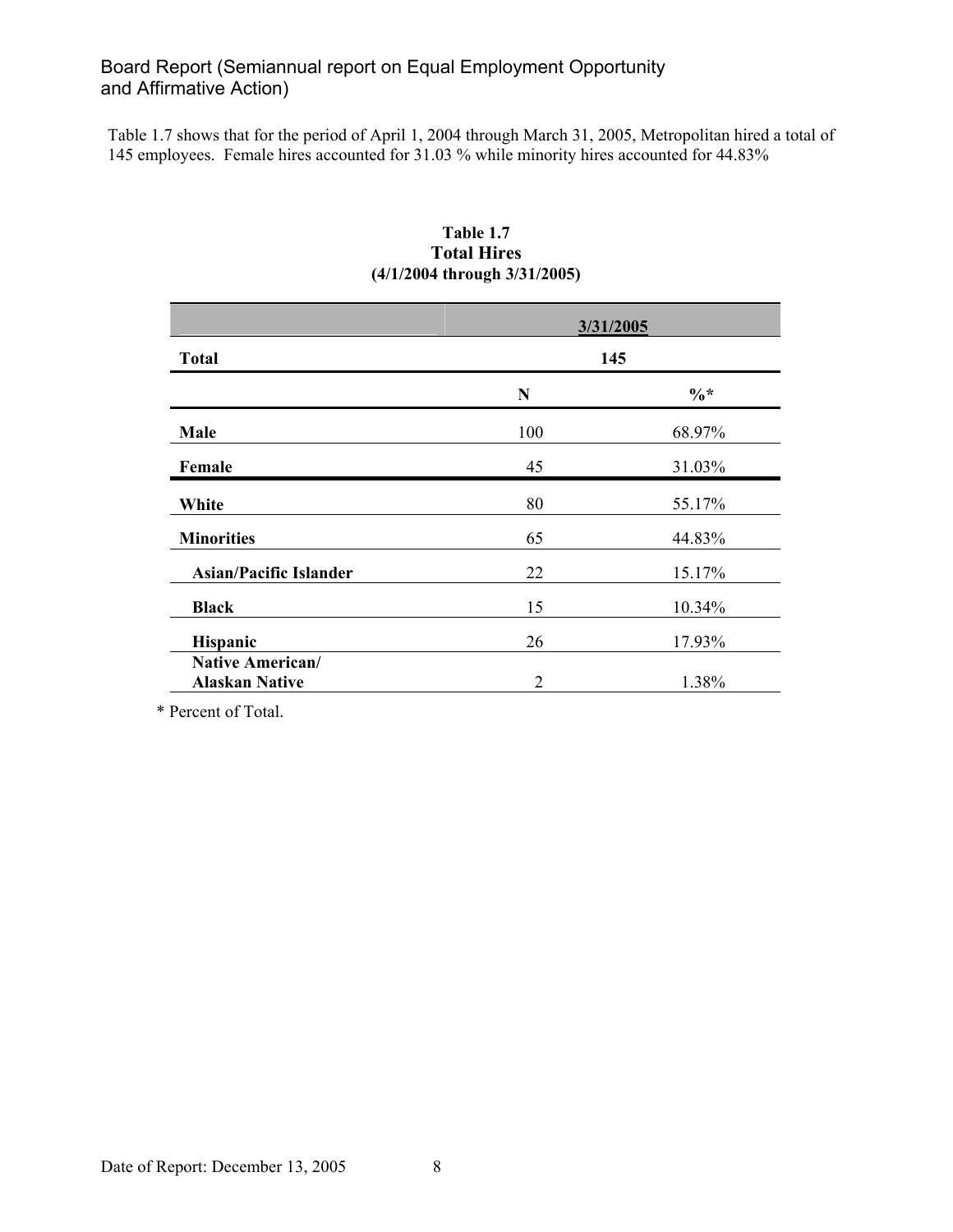Table 1.8 below shows a breakdown of the gender and race of hires by EEO-4 category for the period April 1, 2004 through March 31, 2005. The largest number of hires is found in the Skilled Crafts category (48 hires).

#### **Table 1.8 Hires By EEO Category (4/1/2004 through 3/31/2005)**

|                                                    | Officials &<br><b>Administrators</b> |               | <b>Professionals</b> |               | <b>Technicians</b> |                | <b>Protective</b><br><b>Service</b> |                  |                | Para<br><b>Professionals</b> |                | Office/<br><b>Clerical</b> |                  | <b>Skilled</b><br>Crafts |    | <b>Service</b><br>Maintenance |
|----------------------------------------------------|--------------------------------------|---------------|----------------------|---------------|--------------------|----------------|-------------------------------------|------------------|----------------|------------------------------|----------------|----------------------------|------------------|--------------------------|----|-------------------------------|
| <b>Total</b>                                       |                                      | 4             |                      | 30            |                    | 11             |                                     | $\boldsymbol{0}$ |                | 15                           |                | 6                          |                  | 48                       |    | 31                            |
|                                                    | ${\bf N}$                            | $\frac{0}{0}$ | $\mathbf N$          | $\frac{0}{0}$ | N                  | $\frac{6}{10}$ | ${\bf N}$                           | $\frac{0}{0}$    | ${\bf N}$      | $\frac{0}{0}$                | $\mathbf N$    | $\frac{0}{0}$              | ${\bf N}$        | $\frac{0}{0}$            |    | $\frac{0}{0}$<br>$\mathbf N$  |
| Male                                               | 4                                    | 100.00%       | 17                   | 56.67%        | 9                  | 81.82%         | $\overline{0}$                      | $0\%$            |                | 4 26.67%                     |                | 16.67%                     | 48               | 100.00%                  |    | 17 54.84%                     |
| Female                                             | $\mathbf{0}$                         | $0\%$         | 13                   | 43.33%        | 2                  | 18.18%         | $\overline{0}$                      | $0\%$            |                | 11 73.33%                    | 5 <sup>1</sup> | 83.33%                     | $\boldsymbol{0}$ | $0\%$                    |    | 14 45.16%                     |
| White                                              | 3                                    | 75.00%        | 15                   | 50.00%        | 9                  | 81.82%         | $\overline{0}$                      | $0\%$            |                | $6\quad 40.00\%$             | $\overline{0}$ | $0\%$                      | 28               | 58.33%                   | 19 | 61.29%                        |
| <b>Minorities</b>                                  |                                      | 25.00%        | 15                   | 50.00%        | 2                  | 18.18%         | $\theta$                            | $0\%$            |                | 9 60.00%                     |                | 6 100.00%                  | 20               | 41.67%                   | 12 | 38.71%                        |
| Asian/<br>Pacific<br>Islander                      | $\overline{0}$                       | $0\%$         | 9                    | 30.00%        | 2                  | 18.18%         | $\theta$                            | $0\%$            |                | 2 13.33%                     | 1              | 16.67%                     | 4                | 8.33%                    |    | 4 12.90%                      |
| <b>Black</b>                                       | 1                                    | 25.00%        | 3                    | 10.00%        | $\boldsymbol{0}$   | $0\%$          | $\theta$                            | $0\%$            |                | 4 26.67%                     | 3              | 50.00%                     | 3                | 6.25%                    |    | 3.23%                         |
| <b>Hispanic</b>                                    | $\mathbf{0}$                         | $0\%$         | 2                    | 6.67%         | $\mathbf{0}$       | $0\%$          | $\Omega$                            | $0\%$            |                | 3 20.00%                     | $\overline{2}$ | 33.33%                     | 13               | 27.08%                   | 6  | 19.35%                        |
| <b>Native</b><br>Amer/<br>Alaskan<br><b>Native</b> | $\overline{0}$                       | $0\%$         |                      | 3.33%         | $\overline{0}$     | $0\%$          | $\mathbf{0}$                        | $0\%$            | $\overline{0}$ | $0\%$                        | $\overline{0}$ | $0\%$                      | $\mathbf{0}$     | $0\%$                    |    | 3.23%                         |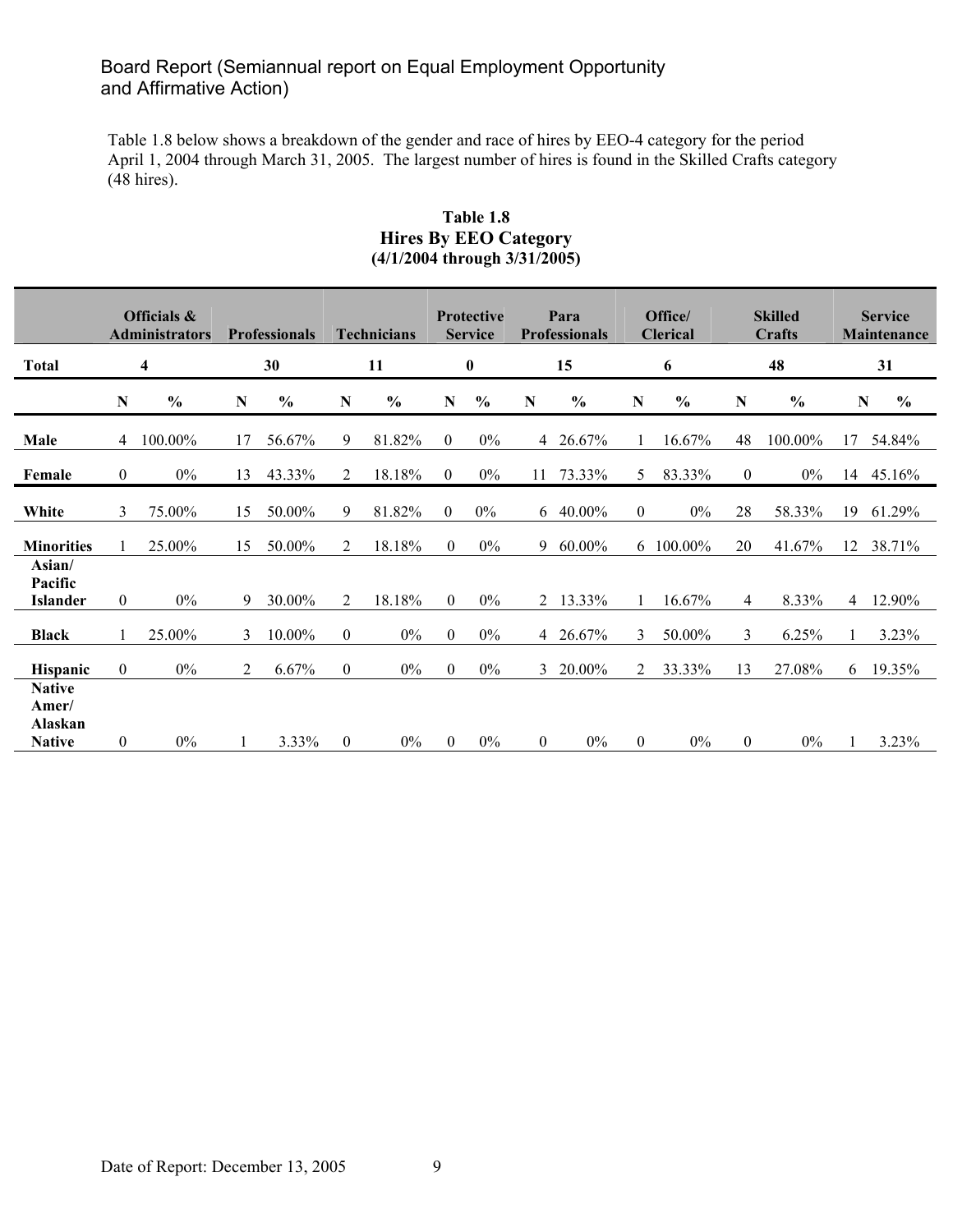Table 1.9 below shows a breakdown of the gender and race of hires by functional group for the period April 1, 2004 through March 31, 2005. The largest number of hires is found in Water System Operations (93 hires) and Corporate Resources (25 hires). These two categories account for roughly 81% of hires.

|                                                    |                  | <b>Chief</b><br><b>Executive</b><br><b>Office</b> |                | <b>Chief</b><br>Corporate<br>Financial<br><b>Office</b><br><b>Resources</b> |                |               |        | Water<br><b>System</b><br><b>Operations</b> |                | <b>External</b><br><b>Affairs</b> |                  | Audit/Legal/<br><b>Ethics</b> | Water<br><b>Resource</b><br>Management |               |  |
|----------------------------------------------------|------------------|---------------------------------------------------|----------------|-----------------------------------------------------------------------------|----------------|---------------|--------|---------------------------------------------|----------------|-----------------------------------|------------------|-------------------------------|----------------------------------------|---------------|--|
| <b>Total</b>                                       | $\bf{0}$         |                                                   |                | 14                                                                          |                | 25            |        | 93                                          |                | $\boldsymbol{0}$                  |                  | 6                             |                                        | 7             |  |
|                                                    | $\mathbf N$      | $\frac{0}{0}$                                     | ${\bf N}$      | $\frac{0}{0}$                                                               | N              | $\frac{0}{0}$ | N      | $\frac{0}{0}$                               | $\mathbf N$    | $\frac{0}{0}$                     | ${\bf N}$        | $\frac{0}{0}$                 | N                                      | $\frac{0}{0}$ |  |
| Male                                               | 0                | $0\%$                                             | 3              | 21.43%                                                                      | 16             | 64.00%        | 72     | 77.42%                                      | $\overline{0}$ | $0\%$                             | 5                | 83.33%                        | 4                                      | 57.14%        |  |
| Female                                             | 0                | $0\%$                                             | 11             | 78.57%                                                                      | 9              | 36.00%        | 21     | 22.58%                                      | $\overline{0}$ | $0\%$                             | $\mathbf{1}$     | 16.67%                        | 3                                      | 42.86%        |  |
| White                                              | $\boldsymbol{0}$ | $0\%$                                             | $\overline{2}$ | 14.29%                                                                      | 15             | 60.00%        | 55     | 59.14%                                      | $\overline{0}$ | $0\%$                             | $\overline{4}$   | 66.67%                        | 4                                      | 57.14%        |  |
| <b>Minorities</b>                                  | $\boldsymbol{0}$ | $0\%$                                             | 12             | 85.71%                                                                      | 10             | 40.00%        | 38     | 40.86%                                      | $\theta$       | $0\%$                             |                  | 2 33.33%                      | 3                                      | 42.86%        |  |
| Asian/<br>Pacific<br><b>Islander</b>               | 0                | $0\%$                                             | $\overline{4}$ | 28.57%                                                                      | 5              | 20.00%        | 10     | 10.75%                                      | $\mathbf{0}$   | $0\%$                             | $\mathbf{1}$     | 16.67%                        | 2                                      | 28.57%        |  |
| <b>Black</b>                                       | $\boldsymbol{0}$ | $0\%$                                             | 4              | 28.57%                                                                      | 2              | 8.00%         | $\tau$ | 7.53%                                       | $\overline{0}$ | $0\%$                             |                  | 16.67%                        |                                        | 14.29%        |  |
| <b>Hispanic</b>                                    | 0                | $0\%$                                             | 4              | 28.57%                                                                      | $\overline{2}$ | 8.00%         | 20     | 21.51%                                      | $\overline{0}$ | $0\%$                             | $\boldsymbol{0}$ | $0\%$                         | $\boldsymbol{0}$                       | $0\%$         |  |
| <b>Native</b><br>Amer/<br>Alaskan<br><b>Native</b> | $\boldsymbol{0}$ | $0\%$                                             | $\mathbf{0}$   | $0\%$                                                                       | 1              | 4.00%         |        | 1.08%                                       | $\mathbf{0}$   | $0\%$                             | $\overline{0}$   | $0\%$                         | $\boldsymbol{0}$                       | $0\%$         |  |

#### **Table 1.9 Hires by Functional Group (4/1/2004 through 3/31/2005)**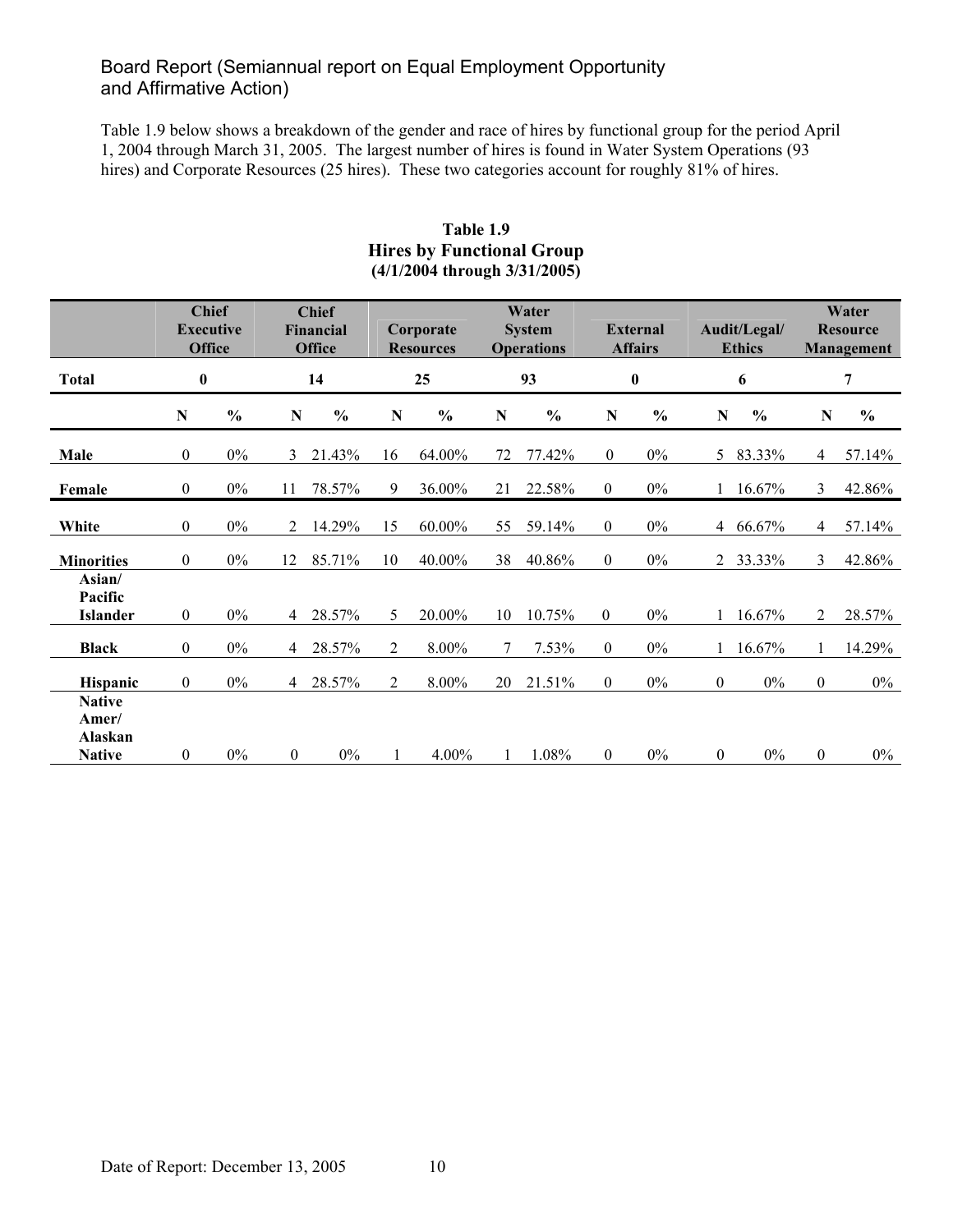Table 1.10 shows that for the period of April 1, 2004 through March 31, 2005, Metropolitan promoted a total of 128 employees. Females promoted accounted for 28.91 % while minorities promoted accounted for 43.75%

|                                                  |                | 3/31/2005       |
|--------------------------------------------------|----------------|-----------------|
| <b>Total</b>                                     |                | 128             |
|                                                  | N              | $\frac{0}{6}$ * |
| Male                                             | 91             | 71.09%          |
| Female                                           | 37             | 28.91%          |
| White                                            | 72             | 56.25%          |
| <b>Minorities</b>                                | 56             | 43.75%          |
| <b>Asian/Pacific Islander</b>                    | 19             | 14.84%          |
| <b>Black</b>                                     | 8              | 6.25%           |
| Hispanic                                         | 27             | 21.09%          |
| <b>Native American/</b><br><b>Alaskan Native</b> | $\overline{2}$ | 1.56%           |

#### **Table 1.10 Total Promotions (4/1/2004 through 3/31/2005)**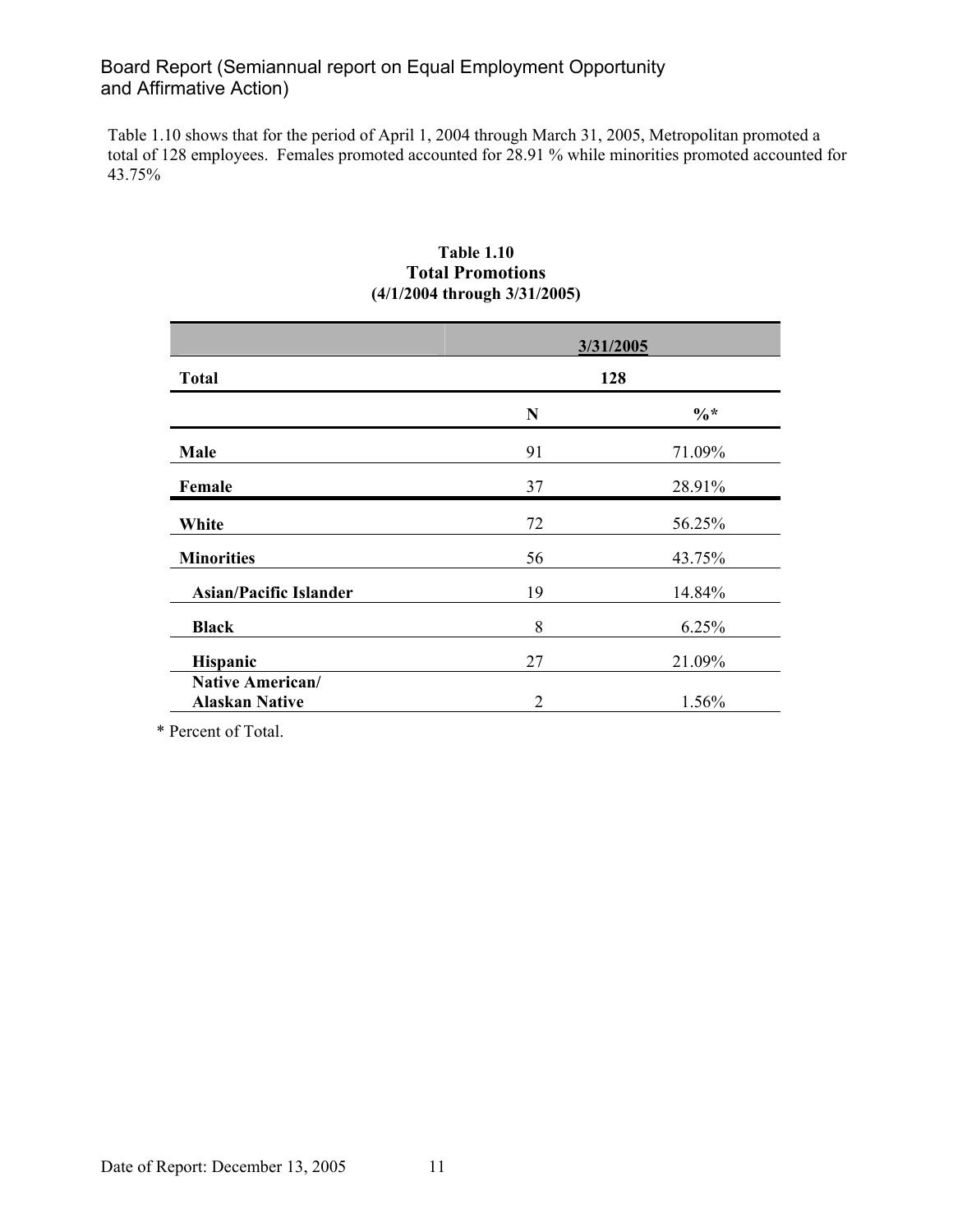Table 1.11 below shows a breakdown of the gender and race of promotions by EEO-4 category for the period April 1, 2004 through March 31, 2005. The largest numbers of promotions are found in the Professionals (48 promotions) and Officials and Administrators (23 promotions) categories.

#### **Table 1.11 Promotions By EEO Category (4/1/2004 through 3/31/2005)**

|                                                    | Officials &<br><b>Administrators</b> |                 | <b>Professionals</b> |                 | <b>Technicians</b> |                 | <b>Protective</b><br><b>Service</b> |                |                     | Para<br><b>Professionals</b> |                     | Office/<br><b>Clerical</b> |                  | <b>Skilled</b><br>Crafts |              | <b>Service</b><br>Maintenance |
|----------------------------------------------------|--------------------------------------|-----------------|----------------------|-----------------|--------------------|-----------------|-------------------------------------|----------------|---------------------|------------------------------|---------------------|----------------------------|------------------|--------------------------|--------------|-------------------------------|
| <b>Total</b>                                       |                                      | 23              |                      | 48              |                    | 22              |                                     | $\bf{0}$       |                     | 8                            |                     | $\boldsymbol{2}$           |                  | 17                       |              | ${\bf 8}$                     |
|                                                    | N                                    | $\frac{0}{0}$   | ${\bf N}$            | $\frac{0}{0}$   | N                  | $\frac{0}{0}$   | N                                   | $\frac{0}{0}$  | N                   | $\frac{0}{0}$                | N                   | $\frac{0}{0}$              | N                | $\frac{0}{0}$            | ${\bf N}$    | $\frac{0}{0}$                 |
| Male                                               | 19                                   | 82.61%          | 24                   | 50.00%          | 21                 | 95.45%          | $\mathbf{0}$                        | $0\%$          | 3                   | 37.50%                       | $\overline{0}$      | $0\%$                      | 17               | 100.00%                  |              | 7 87.50%                      |
| Female                                             | 4                                    | 17.39%          | 24                   | 50.00%          |                    | 4.55%           | $\theta$                            | $0\%$          | 5                   | 62.50%                       |                     | 2 100.00%                  | $\mathbf{0}$     | $0\%$                    |              | 1 12.50%                      |
| White                                              | 14                                   | 60.87%          | 24                   | 50.00%          | 14                 | 63.64%          | $\theta$                            | $0\%$          | 4                   | 50.00%                       | $\overline{0}$      | $0\%$                      | 10               | 58.82%                   |              | 6 75.00%                      |
| <b>Minorities</b>                                  | 9                                    | 39.13%          | 24                   | 50.00%          | 8                  | 36.36%          | $\theta$                            | $0\%$          | 4                   | 50.00%                       |                     | 2 100.00%                  |                  | 41.18%                   |              | 2 25.00%                      |
| Asian/<br>Pacific                                  |                                      |                 |                      |                 |                    |                 |                                     |                |                     |                              |                     |                            |                  |                          |              |                               |
| Islander<br><b>Black</b>                           | 3<br>2                               | 13.04%<br>8.70% | 10<br>2              | 20.83%<br>4.17% | 3<br>$\mathbf{0}$  | 13.64%<br>$0\%$ | $\theta$<br>$\overline{0}$          | $0\%$<br>$0\%$ | $\overline{1}$<br>2 | 12.50%<br>25.00%             | 1<br>$\overline{0}$ | 50.00%<br>$0\%$            |                  | 5.88%<br>5.88%           | $\mathbf{0}$ | $0\%$<br>1 12.50%             |
| Hispanic                                           | 3                                    | 13.04%          | 11                   | 22.92%          | 5                  | 22.73%          | $\theta$                            | $0\%$          |                     | 12.50%                       |                     | 50.00%                     | 5                | 29.41%                   |              | 1 12.50%                      |
| <b>Native</b><br>Amer/<br>Alaskan<br><b>Native</b> |                                      | 4.35%           | $\mathbf{1}$         | 2.08%           | $\overline{0}$     | 0%              | $\theta$                            | 0%             | $\overline{0}$      | $0\%$                        | $\overline{0}$      | $0\%$                      | $\boldsymbol{0}$ | 0%                       | $\mathbf{0}$ | $0\%$                         |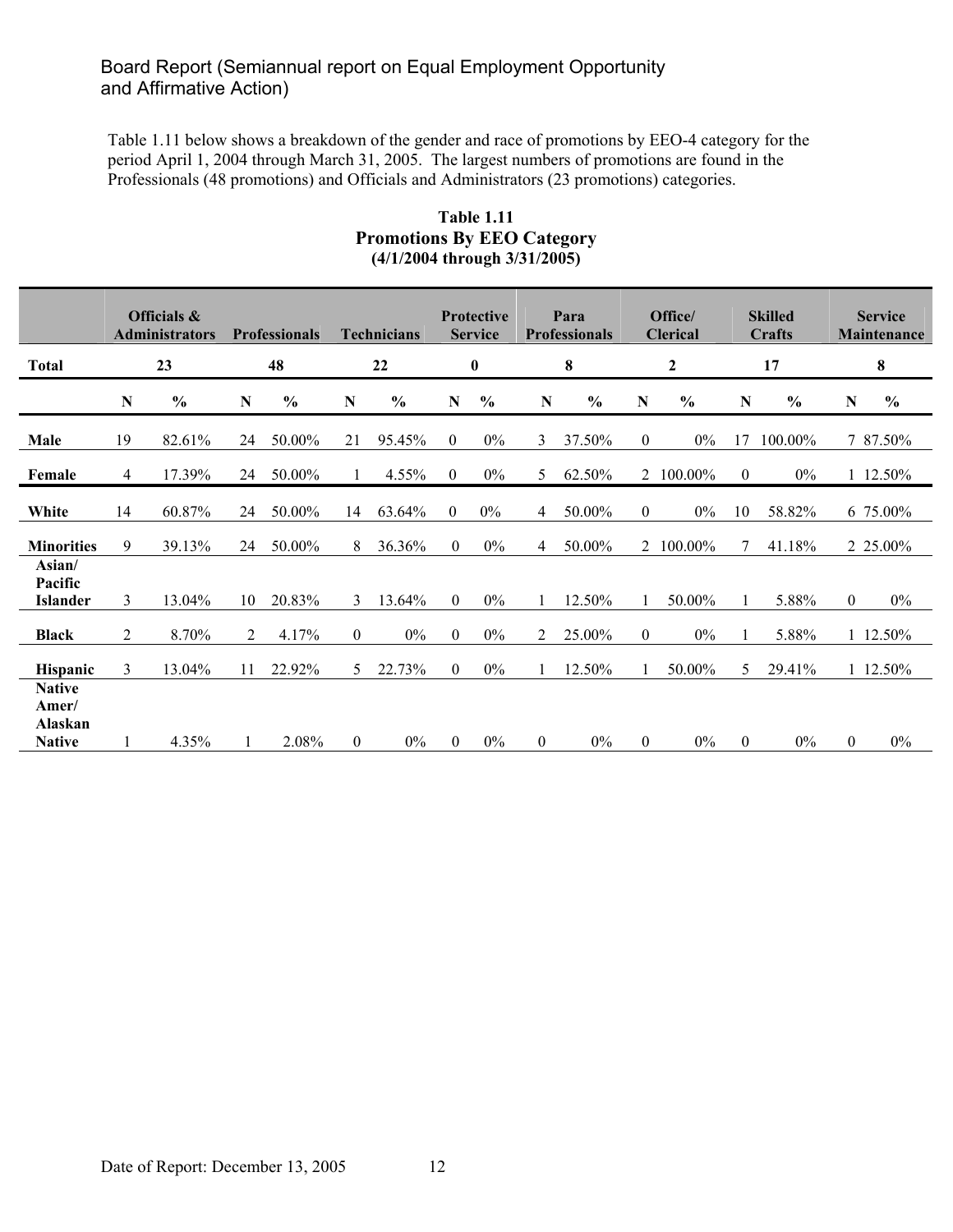Table 1.12 below shows a breakdown of the gender and race of promotions by functional group for the period April 1, 2004 through March 31, 2005. The largest numbers of promotions are found in Water System Operations (61) and Corporate Resources (32). These two categories account for roughly 73% of the promotions.

|                                                    |                  | <b>Chief</b><br><b>Chief</b><br><b>Executive</b><br>Financial<br><b>Office</b><br><b>Office</b> |                  | Water<br><b>System</b><br>Corporate<br><b>Operations</b><br><b>Resources</b> |                  |               |           |               | <b>External</b><br><b>Affairs</b> | Audit/Legal/<br><b>Ethics</b> |                  | Water<br><b>Resource</b><br><b>Management</b> |                  |               |
|----------------------------------------------------|------------------|-------------------------------------------------------------------------------------------------|------------------|------------------------------------------------------------------------------|------------------|---------------|-----------|---------------|-----------------------------------|-------------------------------|------------------|-----------------------------------------------|------------------|---------------|
| <b>Total</b>                                       |                  | 7                                                                                               |                  | 7                                                                            |                  | 32            |           | 61            |                                   | 9                             |                  | $5\overline{)}$                               |                  | 7             |
|                                                    | ${\bf N}$        | $\frac{0}{0}$                                                                                   | N                | $\frac{0}{0}$                                                                | N                | $\frac{0}{0}$ | ${\bf N}$ | $\frac{0}{0}$ | ${\bf N}$                         | $\frac{0}{0}$                 | ${\bf N}$        | $\frac{0}{0}$                                 | ${\bf N}$        | $\frac{0}{0}$ |
| Male                                               | $\mathfrak{Z}$   | 42.86%                                                                                          | 3                | 42.86%                                                                       | 30               | 93.75%        | 48        | 78.69%        | 3                                 | 33.33%                        | $\overline{2}$   | 40.00%                                        | 2                | 28.57%        |
| Female                                             |                  | 4 57.14%                                                                                        | 4                | 57.14%                                                                       | $\overline{2}$   | 6.25%         | 13        | 21.31%        | 6                                 | 66.67%                        | 3                | 60.00%                                        | 5                | 71.43%        |
| White                                              |                  | 2 28.57%                                                                                        | $\overline{4}$   | 57.14%                                                                       | 18               | 56.25%        | 38        | 62.30%        | 4                                 | 44.44%                        | $\overline{2}$   | 40.00%                                        | $\overline{4}$   | 57.14%        |
| <b>Minorities</b>                                  |                  | 5 71.43%                                                                                        | 3                | 42.86%                                                                       | 14               | 43.75%        | 23        | 37.70%        | 5                                 | 55.56%                        | $\mathfrak{Z}$   | 60.00%                                        | 3                | 42.86%        |
| Asian/<br>Pacific<br><b>Islander</b>               | $\boldsymbol{0}$ | $0\%$                                                                                           | $\overline{2}$   | 28.57%                                                                       | 5                | 15.63%        | 9         | 14.75%        |                                   | 11.11%                        | $\overline{2}$   | 40.00%                                        | $\boldsymbol{0}$ | $0\%$         |
| <b>Black</b>                                       |                  | 3 42.86%                                                                                        | $\mathbf{0}$     | $0\%$                                                                        | $\boldsymbol{0}$ | $0\%$         | 3         | 4.92%         |                                   | 11.11%                        | $\overline{0}$   | $0\%$                                         | $\mathbf{1}$     | 14.29%        |
| <b>Hispanic</b>                                    |                  | 2 28.57%                                                                                        |                  | 14.29%                                                                       | 8                | 25.00%        | 10        | 16.39%        | 3                                 | 33.33%                        |                  | 20.00%                                        | 2                | 28.57%        |
| <b>Native</b><br>Amer/<br>Alaskan<br><b>Native</b> | $\boldsymbol{0}$ | $0\%$                                                                                           | $\boldsymbol{0}$ | $0\%$                                                                        |                  | 3.13%         | 1         | 1.64%         | $\boldsymbol{0}$                  | 0%                            | $\boldsymbol{0}$ | $0\%$                                         | $\boldsymbol{0}$ | $0\%$         |

### **Table 1.12 Promotions by Functional Group (4/1/2004 through 3/31/2005)**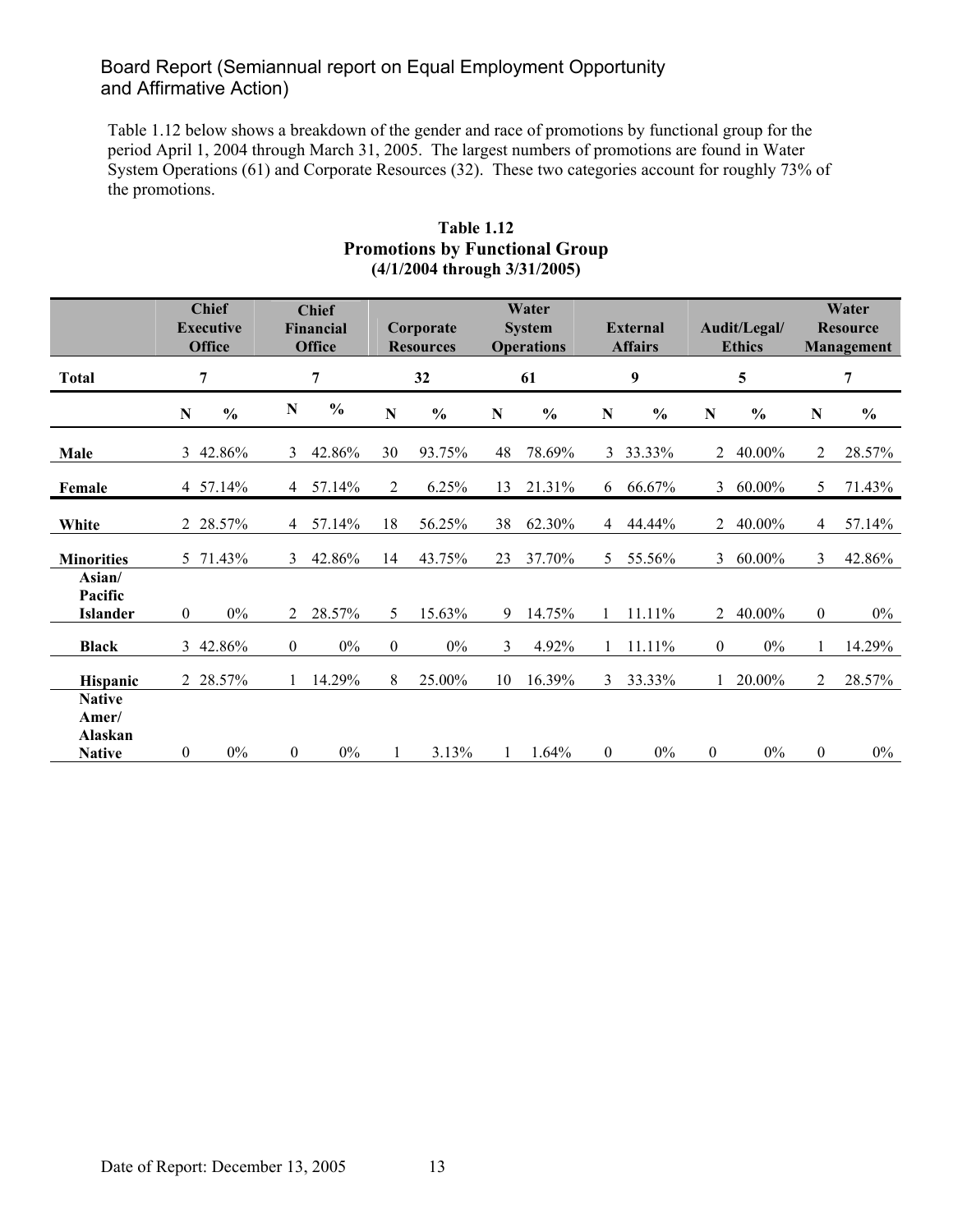Table 1.13 shows that for the period of April 1, 2004 through March 31, 2005, a total of 43 employees retired from Metropolitan. Males who retired accounted for 83.72 % while white employees who retired accounted for 74.42 %.

|                                                  |    | 3/31/2005       |
|--------------------------------------------------|----|-----------------|
| <b>Total</b>                                     |    | 43              |
|                                                  | N  | $\frac{0}{6}$ * |
| Male                                             | 36 | 83.72%          |
| Female                                           | 7  | 16.28%          |
| White                                            | 32 | 74.42%          |
| <b>Minorities</b>                                | 11 | 25.58%          |
| <b>Asian/Pacific Islander</b>                    | 3  | 6.98%           |
| <b>Black</b>                                     | 2  | 4.65%           |
| Hispanic                                         | 5  | 11.63%          |
| <b>Native American/</b><br><b>Alaskan Native</b> |    | 2.33%           |

#### **Table 1.13 Total Retirements (4/1/2004 through 3/31/2005)**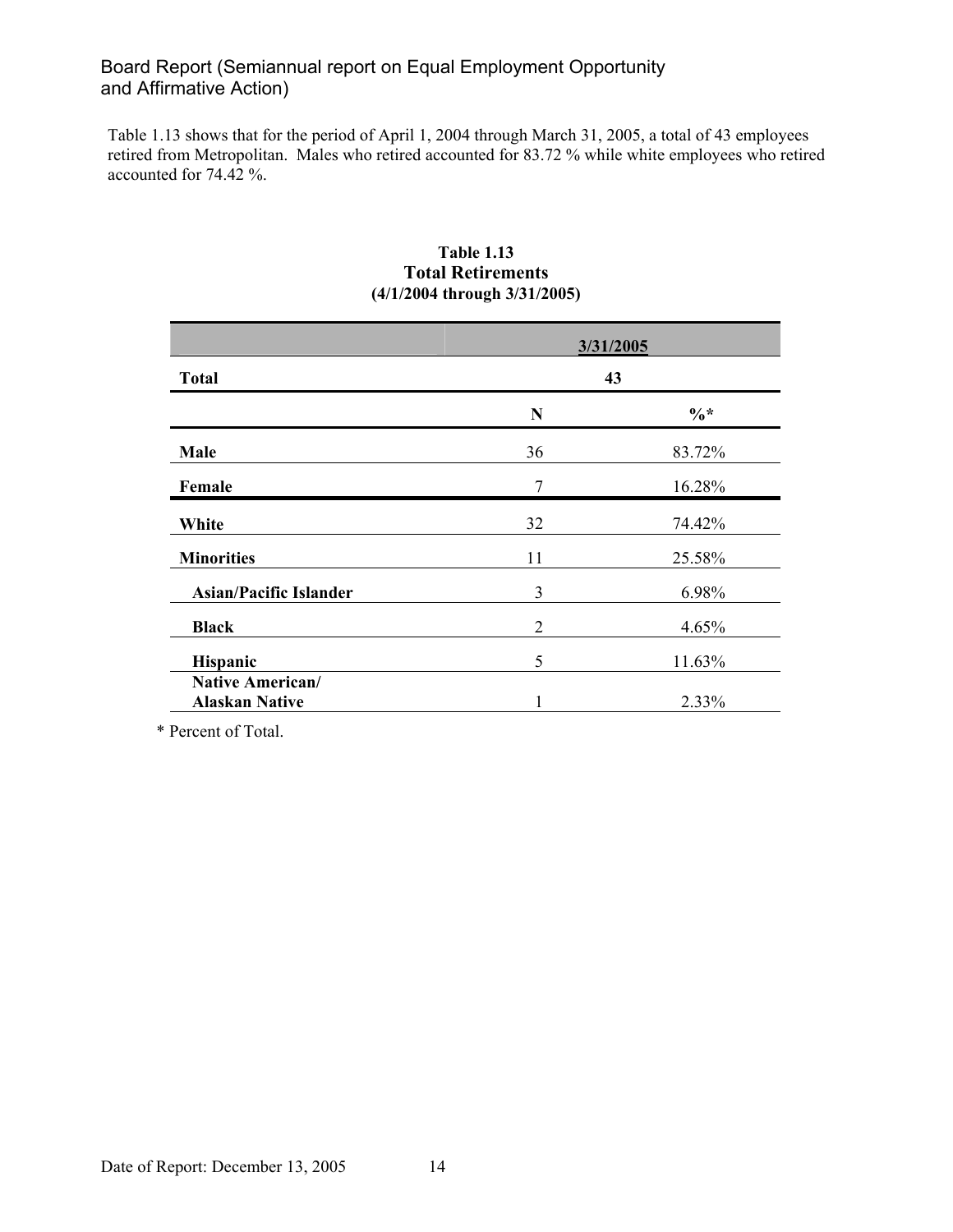Table 1.14 below shows a breakdown of the gender and race of retirements by EEO-4 category for the period April 1, 2004 through March 31, 2005. The largest numbers of employee retirements are found in the Professionals (12) and Skilled Crafts (10) categories.

| <b>Table 1.14</b>                  |
|------------------------------------|
| <b>Retirements By EEO Category</b> |
| $(4/1/2004$ through $3/31/2005)$   |

|                                                    |                  | Officials &<br><b>Administrators</b> |                  | <b>Professionals</b> |                  | <b>Technicians</b> |                  | <b>Protective</b><br><b>Service</b> |                | Para<br><b>Professionals</b> |                  | Office/<br><b>Clerical</b> |                  | <b>Skilled</b><br><b>Crafts</b> |                  | <b>Service</b><br><b>Taintenance</b> |
|----------------------------------------------------|------------------|--------------------------------------|------------------|----------------------|------------------|--------------------|------------------|-------------------------------------|----------------|------------------------------|------------------|----------------------------|------------------|---------------------------------|------------------|--------------------------------------|
| <b>Total</b>                                       |                  | 7                                    |                  | 12                   |                  | 7                  |                  | $\pmb{0}$                           |                | 6                            |                  | $\pmb{0}$                  |                  | 10                              |                  | 1                                    |
|                                                    | N                | $\frac{0}{0}$                        | N                | $\frac{6}{10}$       | N                | $\frac{0}{0}$      | N                | $\frac{0}{0}$                       | N              | $\frac{0}{0}$                | N                | $\frac{6}{6}$              | N                | $\frac{0}{0}$                   | N                | $\frac{0}{0}$                        |
| Male                                               | 7                | 100.00%                              | 11               | 91.67%               | 7                | 100.00%            | $\boldsymbol{0}$ | $0\%$                               | 1              | 16.67%                       | $\overline{0}$   | $0\%$                      | 9                | 90.00%                          |                  | 1 100.00%                            |
| Female                                             | $\mathbf{0}$     | $0\%$                                |                  | 8.33%                | $\boldsymbol{0}$ | $0\%$              | $\overline{0}$   | $0\%$                               | 5              | 83.33%                       | $\overline{0}$   | $0\%$                      |                  | 10.00%                          | $\overline{0}$   | $0\%$                                |
| White                                              | 6                | 85.71%                               | 11               | 91.67%               | 5                | 71.43%             | $\overline{0}$   | $0\%$                               | 3              | 50.00%                       | $\boldsymbol{0}$ | $0\%$                      | 6                | 60.00%                          |                  | 1 100.00%                            |
| <b>Minorities</b>                                  |                  | 14.29%                               |                  | 8.33%                | 2                | 28.57%             | $\theta$         | $0\%$                               | 3              | 50.00%                       | $\overline{0}$   | $0\%$                      | 4                | 40.00%                          | $\boldsymbol{0}$ | $0\%$                                |
| Asian/<br>Pacific<br><b>Islander</b>               |                  | 14.29%                               | 1                | 8.33%                | 1                | 14.29%             | $\theta$         | $0\%$                               | $\overline{0}$ | $0\%$                        | $\overline{0}$   | $0\%$                      | $\boldsymbol{0}$ | $0\%$                           | $\mathbf{0}$     | $0\%$                                |
| <b>Black</b>                                       | $\boldsymbol{0}$ | $0\%$                                | $\boldsymbol{0}$ | $0\%$                | $\boldsymbol{0}$ | $0\%$              | $\overline{0}$   | $0\%$                               | $\mathbf{1}$   | 16.67%                       | $\boldsymbol{0}$ | $0\%$                      |                  | 10.00%                          | $\overline{0}$   | $0\%$                                |
| <b>Hispanic</b>                                    | $\overline{0}$   | $0\%$                                | $\boldsymbol{0}$ | $0\%$                |                  | 14.29%             | $\theta$         | $0\%$                               | $\overline{2}$ | 33.33%                       | $\overline{0}$   | $0\%$                      | $\overline{2}$   | 20.00%                          | $\boldsymbol{0}$ | $0\%$                                |
| <b>Native</b><br>Amer/<br>Alaskan<br><b>Native</b> | $\overline{0}$   | $0\%$                                | $\boldsymbol{0}$ | $0\%$                | $\boldsymbol{0}$ | $0\%$              | $\theta$         | 0%                                  | $\overline{0}$ | $0\%$                        | $\boldsymbol{0}$ | 0%                         |                  | 10.00%                          | $\mathbf{0}$     | $0\%$                                |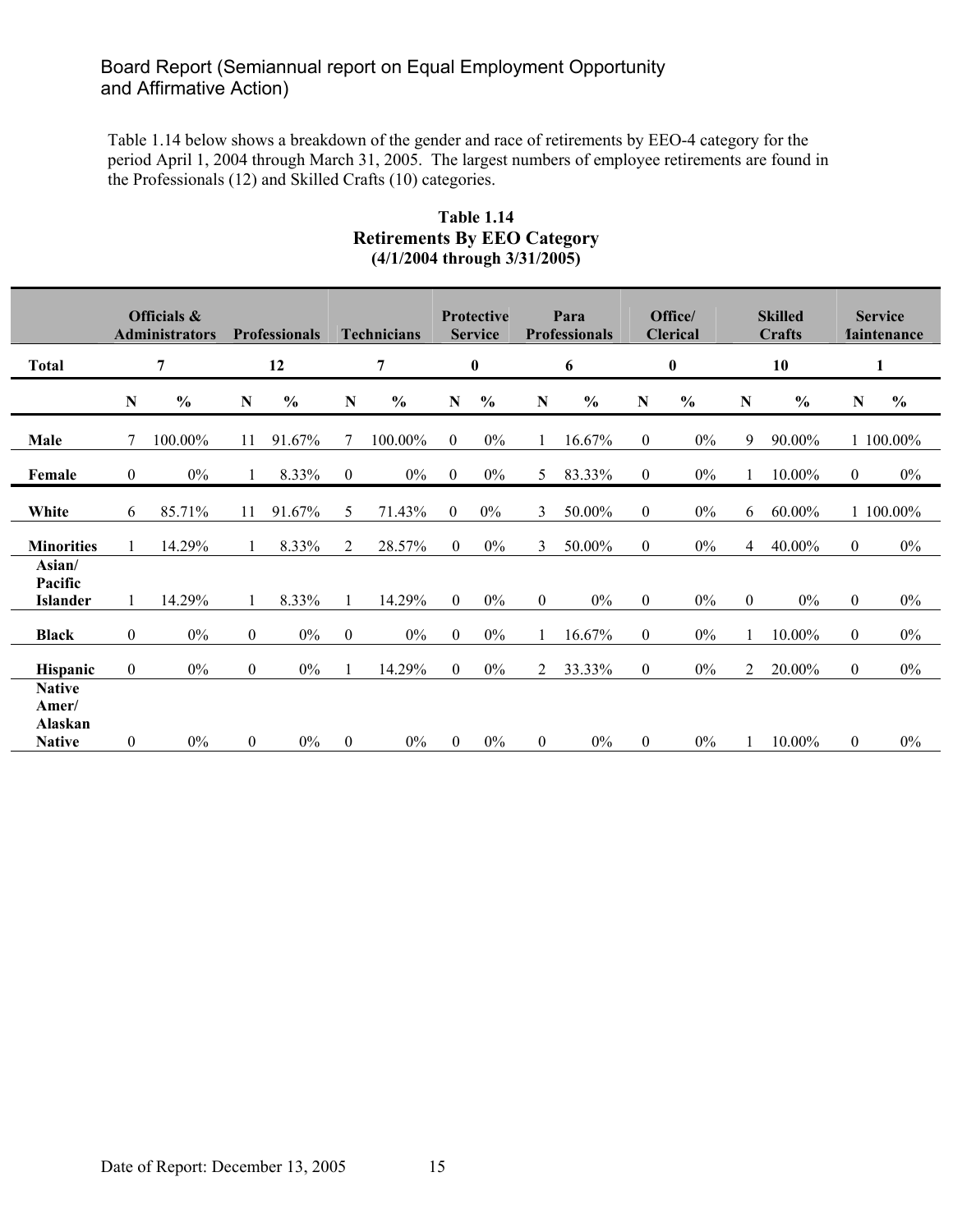Table 1.15 below shows a breakdown of the gender and race of employees who retired by functional group for the period April 1, 2004 through March 31, 2005. The largest numbers of retirements are found in Water System Operations (23) and Corporate Resources (12). These two categories account for roughly 81% of retirements.

|                                                    |                  | <b>Chief</b><br><b>Executive</b><br><b>Office</b> |                  | <b>Chief</b><br><b>Financial</b><br><b>Office</b> |                  | Corporate<br><b>Resources</b> |                | Water<br><b>System</b><br><b>Operations</b> |                  | <b>External</b><br><b>Affairs</b> |                  | Audit/Legal/<br><b>Ethics</b> |                  | Water<br><b>Resource</b><br>Management |
|----------------------------------------------------|------------------|---------------------------------------------------|------------------|---------------------------------------------------|------------------|-------------------------------|----------------|---------------------------------------------|------------------|-----------------------------------|------------------|-------------------------------|------------------|----------------------------------------|
| <b>Total</b>                                       |                  | 1                                                 |                  | $\boldsymbol{2}$                                  |                  | 12                            |                | 23                                          |                  | $\mathbf{1}$                      |                  | $\mathbf{2}$                  |                  | $\mathbf{2}$                           |
|                                                    | N                | $\frac{0}{0}$                                     | $\mathbf N$      | $\frac{0}{0}$                                     | ${\bf N}$        | $\frac{0}{0}$                 | N              | $\frac{0}{0}$                               | $\mathbf N$      | $\frac{6}{6}$                     | $\mathbf N$      | $\frac{0}{0}$                 | $\mathbf N$      | $\frac{0}{0}$                          |
| Male                                               | $\mathbf{0}$     | $0\%$                                             |                  | 50.00%                                            | 10               | 83.33%                        | 20             | 86.96%                                      |                  | 100.00%                           |                  | 2 100.00%                     | 2                | 100.00%                                |
| Female                                             |                  | 100.00%                                           |                  | 50.00%                                            | 2                | 16.67%                        | 3              | 13.04%                                      | $\overline{0}$   | $0\%$                             | $\overline{0}$   | $0\%$                         | $\boldsymbol{0}$ | $0\%$                                  |
| White                                              | $\mathbf{0}$     | $0\%$                                             |                  | 50.00%                                            | 10               | 83.33%                        | 16             | 69.57%                                      | $\mathbf{1}$     | 100.00%                           |                  | 2 100.00%                     | $\overline{2}$   | 100.00%                                |
| <b>Minorities</b>                                  |                  | 100.00%                                           |                  | 50.00%                                            | 2                | 16.67%                        | 7              | 30.43%                                      | $\mathbf{0}$     | $0\%$                             | $\mathbf{0}$     | $0\%$                         | $\mathbf{0}$     | $0\%$                                  |
| Asian/<br>Pacific<br><b>Islander</b>               | $\mathbf{0}$     | $0\%$                                             |                  | 50.00%                                            | $\mathbf{1}$     | 8.33%                         | $\mathbf{1}$   | 4.35%                                       | $\overline{0}$   | $0\%$                             | $\overline{0}$   | $0\%$                         | $\mathbf{0}$     | $0\%$                                  |
| <b>Black</b>                                       | $\mathbf{0}$     | $0\%$                                             | $\boldsymbol{0}$ | $0\%$                                             | 1                | 8.33%                         | 1              | 4.35%                                       | $\boldsymbol{0}$ | $0\%$                             | $\mathbf{0}$     | $0\%$                         | $\mathbf{0}$     | $0\%$                                  |
| <b>Hispanic</b>                                    |                  | 100.00%                                           | $\boldsymbol{0}$ | $0\%$                                             | $\boldsymbol{0}$ | $0\%$                         | $\overline{4}$ | 17.39%                                      | $\boldsymbol{0}$ | $0\%$                             | $\mathbf{0}$     | $0\%$                         | $\boldsymbol{0}$ | $0\%$                                  |
| <b>Native</b><br>Amer/<br>Alaskan<br><b>Native</b> | $\boldsymbol{0}$ | $0\%$                                             | $\boldsymbol{0}$ | $0\%$                                             | $\boldsymbol{0}$ | $0\%$                         | 1              | 4.35%                                       | $\boldsymbol{0}$ | $0\%$                             | $\boldsymbol{0}$ | $0\%$                         | $\boldsymbol{0}$ | $0\%$                                  |

### **Table 1.15 Retirements by Functional Group (4/1/2004 through 3/31/2005)**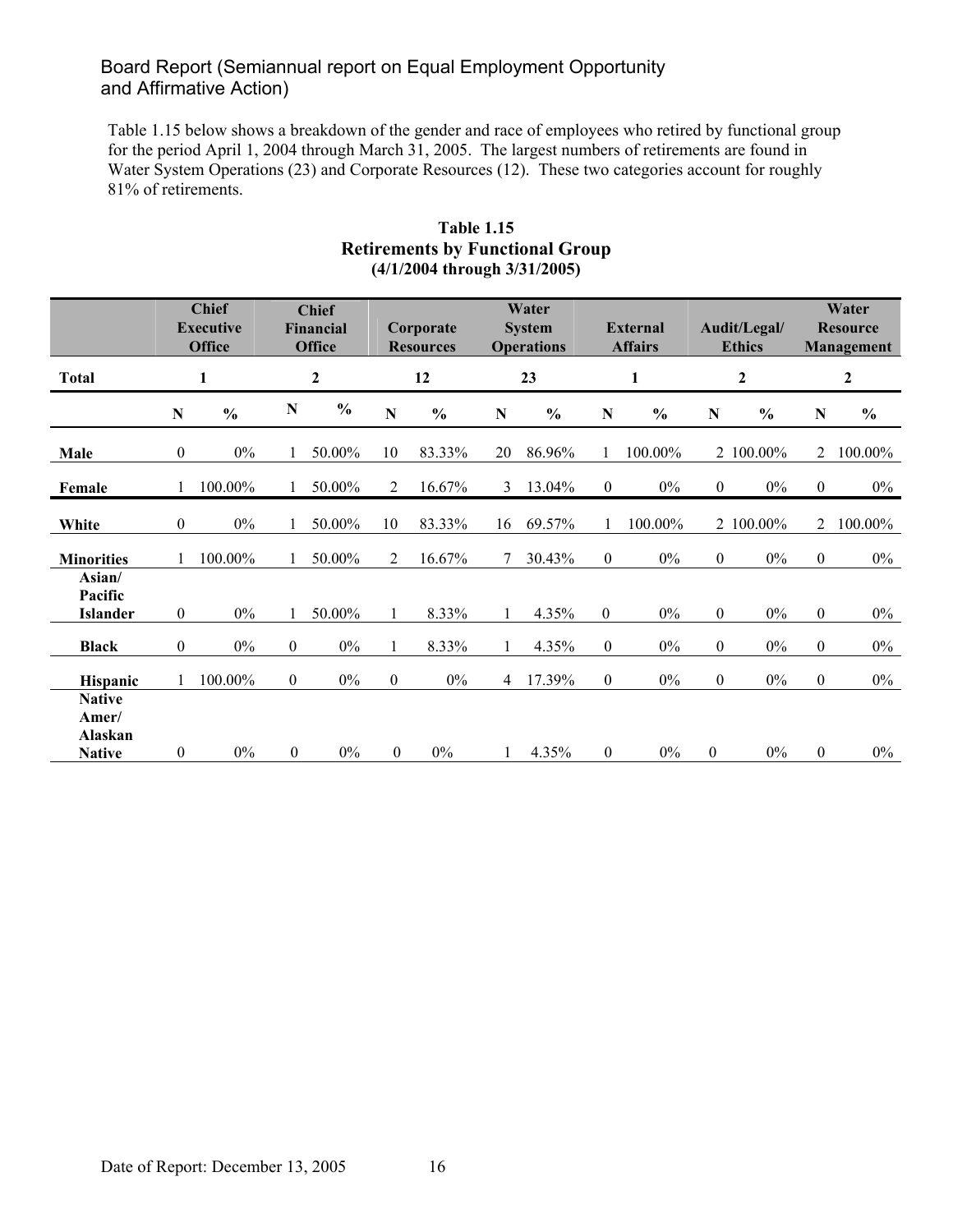Table 1.16 shows that for the period of April 1, 2004 through March 31, 2005, a total of 61 employees separated from Metropolitan. Female employees who separated accounted for 18.03% while minorities who separated accounted for 36.07%.

#### **Table 1.16 Total Separations Does not include retirements (4/1/2004 through 3/31/2005)**

|                                           |          | 3/31/2005 |
|-------------------------------------------|----------|-----------|
| <b>Total</b>                              |          | 61        |
|                                           | N        | $\%*$     |
| Male                                      | 50       | 81.97%    |
| Female                                    | 11       | 18.03%    |
| White                                     | 39       | 63.93%    |
| <b>Minorities</b>                         | 22       | 36.07%    |
| <b>Asian/Pacific Islander</b>             | 6        | 9.84%     |
| <b>Black</b>                              | 8        | 13.11%    |
| Hispanic                                  | 8        | 13.11%    |
| Native American/<br><b>Alaskan Native</b> | $\theta$ | $0\%$     |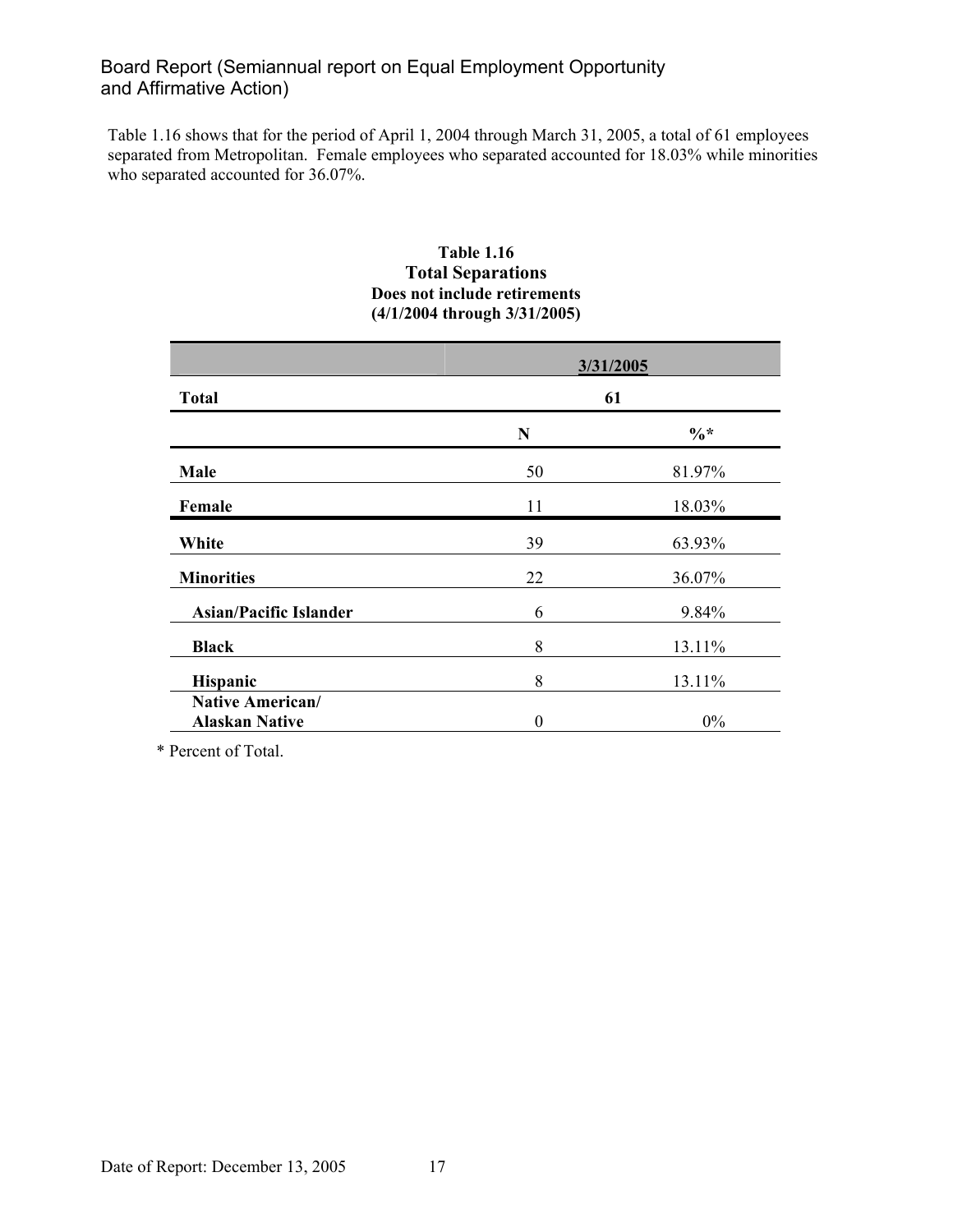Table 1.17 below shows a breakdown of the gender and race of employees separated by EEO-4 category for the period April 1, 2004 through March 31, 2005. The largest number of separations is found in the Skilled Crafts (33) category.

### **Table 1.17 Separations By EEO Category Does not include retirements (4/1/2004 through 3/31/2005)**

|                                                    |                  | Officials &<br><b>Administrators</b> |          | <b>Professionals</b> |                  | <b>Technicians</b> |                  | <b>Protective</b><br><b>Service</b> |                | Para<br><b>Professionals</b> |                | Office/<br><b>Clerical</b> |                | <b>Skilled</b><br>Crafts |                  | <b>Service</b><br>Maintenance |
|----------------------------------------------------|------------------|--------------------------------------|----------|----------------------|------------------|--------------------|------------------|-------------------------------------|----------------|------------------------------|----------------|----------------------------|----------------|--------------------------|------------------|-------------------------------|
| <b>Total</b>                                       |                  | 5                                    |          | 15                   |                  | 4                  |                  | $\boldsymbol{0}$                    |                | 3                            |                | $\bf{0}$                   |                | 33                       |                  | 1                             |
|                                                    | N                | $\frac{6}{9}$                        | N        | $\frac{6}{9}$        | $\mathbf N$      | $\frac{6}{9}$      | N                | $\frac{6}{9}$                       | N              | $\frac{6}{9}$                | N              | $\frac{6}{9}$              | N              | $\frac{6}{6}$            | $\mathbf N$      | $\frac{0}{0}$                 |
| Male                                               | 4                | 80.00%                               | 10       | 66.67%               | 3                | 75.00%             | $\theta$         | $0\%$                               | $\overline{0}$ | $0\%$                        | $\theta$       | $0\%$                      | 33             | 100.00%                  | $\mathbf{0}$     | $0\%$                         |
| Female                                             |                  | 20.00                                | 5        | 33.33%               |                  | 25.00%             | $\overline{0}$   | $0\%$                               |                | 3 100.00%                    | $\overline{0}$ | $0\%$                      | $\mathbf{0}$   | $0\%$                    |                  | 100.00%                       |
| White                                              | $\overline{4}$   | 80.00%                               | 8        | 53.33%               | 3                | 75.00%             | $\mathbf{0}$     | $0\%$                               | $\overline{2}$ | 66.67%                       | $\mathbf{0}$   | $0\%$                      | 22             | 66.67%                   | $\boldsymbol{0}$ | $0\%$                         |
| <b>Minorities</b>                                  |                  | 20.00%                               |          | 46.66%               |                  | 25.00%             | $\overline{0}$   | $0\%$                               |                | 33.33%                       | $\mathbf{0}$   | $0\%$                      | 11             | 33.33%                   |                  | 100.00%                       |
| Asian/<br>Pacific<br><b>Islander</b>               | $\boldsymbol{0}$ | $0\%$                                | 3        | 20.00%               | $\boldsymbol{0}$ | $0\%$              | $\boldsymbol{0}$ | $0\%$                               | $\overline{0}$ | $0\%$                        | $\mathbf{0}$   | $0\%$                      | 3              | 9.09%                    | $\boldsymbol{0}$ | $0\%$                         |
| <b>Black</b>                                       | 1                | 20.00%                               | 3        | 20.00%               | $\mathbf{1}$     | 25.00%             | $\overline{0}$   | 0%                                  | 1              | 33.33%                       | $\mathbf{0}$   | $0\%$                      | $\overline{2}$ | 6.06%                    | $\mathbf{0}$     | $0\%$                         |
| <b>Hispanic</b>                                    | $\boldsymbol{0}$ | $0\%$                                |          | $6.66\%$             | $\boldsymbol{0}$ | $0\%$              | $\boldsymbol{0}$ | $0\%$                               | $\overline{0}$ | $0\%$                        | $\theta$       | $0\%$                      | 6              | 18.18%                   |                  | 100.00%                       |
| <b>Native</b><br>Amer/<br>Alaskan<br><b>Native</b> | $\mathbf{0}$     | $0\%$                                | $\theta$ | $0\%$                | $\overline{0}$   | $0\%$              | $\theta$         | $0\%$                               | $\theta$       | $0\%$                        | $\theta$       | $0\%$                      | $\overline{0}$ | $0\%$                    | $\mathbf{0}$     | $0\%$                         |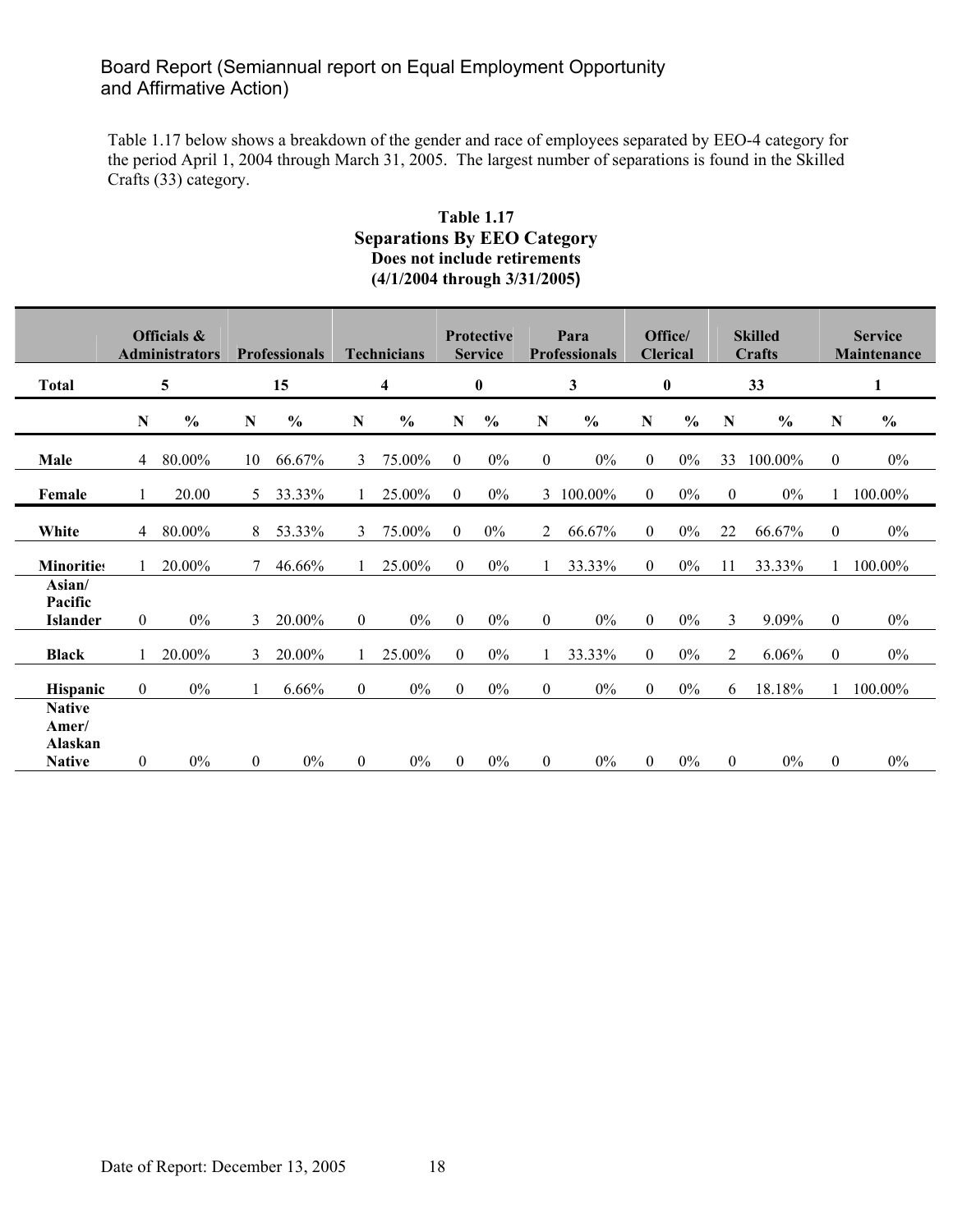Table 1.18 below shows a breakdown of the gender and race of separations by functional group for the period April 1, 2004 through March 31, 2005. The largest number of separations is found in Water System Operations (45). This category accounts for roughly 74% of separations.

#### **Table 1.18 Separations By Functional Group Does not include retirements (4/1/2004 through 3/31/2005)**

|                                      |                  | <b>Chief</b><br><b>Executive</b><br><b>Office</b> |                  | <b>Chief</b><br><b>Financial</b><br><b>Office</b> |                  | Corporate<br><b>Resources</b> |                  | Water<br><b>System</b><br><b>Operations</b> |                  | <b>External</b><br><b>Affairs</b> |                  | Audit/Legal/<br><b>Ethics</b> |                  | Water<br><b>Resource</b><br>Management |
|--------------------------------------|------------------|---------------------------------------------------|------------------|---------------------------------------------------|------------------|-------------------------------|------------------|---------------------------------------------|------------------|-----------------------------------|------------------|-------------------------------|------------------|----------------------------------------|
| <b>Total</b>                         |                  | 4                                                 |                  | $\mathbf{2}$                                      |                  | 6                             |                  | 45                                          |                  | $\pmb{0}$                         |                  | $\mathbf{3}$                  |                  | 1                                      |
|                                      | ${\bf N}$        | $\frac{0}{0}$                                     | N                | $\frac{0}{0}$                                     | ${\bf N}$        | $\frac{0}{0}$                 | $\mathbf N$      | $\frac{0}{0}$                               | $\mathbf N$      | $\frac{0}{0}$                     | $\mathbf N$      | $\frac{0}{0}$                 | N                | $\frac{0}{0}$                          |
| Male                                 | 3                | 75.00%                                            |                  | 50.00%                                            | 3                | 50.00%                        | 40               | 88.89%                                      | $\boldsymbol{0}$ | $0\%$                             | $\overline{2}$   | 66.67%                        |                  | 100.00%                                |
| Female                               |                  | 25.00%                                            | 1                | 50.00%                                            | 3                | 50.00%                        | 5.               | 11.11%                                      | $\mathbf{0}$     | $0\%$                             |                  | 33.33%                        | $\boldsymbol{0}$ | $0\%$                                  |
| White                                |                  | 25.00%                                            | $\boldsymbol{0}$ | $0\%$                                             | 5                | 83.33%                        | 31               | 68.89%                                      | $\boldsymbol{0}$ | $0\%$                             | $\overline{2}$   | 66.67%                        | $\boldsymbol{0}$ | $0\%$                                  |
| <b>Minorities</b>                    | 3                | 75.00%                                            |                  | 2 100.00%                                         | 1                | 16.67%                        | 14               | 31.11%                                      | $\theta$         | $0\%$                             |                  | 33.33%                        |                  | 100.00%                                |
| Asian/<br>Pacific<br><b>Islander</b> | $\mathbf{0}$     | $0\%$                                             | $\theta$         | $0\%$                                             | 1                | 16.67%                        | 3                | 6.67%                                       | $\boldsymbol{0}$ | $0\%$                             |                  | 33.33%                        |                  | 100.00%                                |
| <b>Black</b>                         | 3                | 75.00%                                            | 2                | 100.00%                                           | $\boldsymbol{0}$ | $0\%$                         | 3                | 6.67%                                       | $\boldsymbol{0}$ | $0\%$                             | $\boldsymbol{0}$ | $0\%$                         | $\boldsymbol{0}$ | $0\%$                                  |
| Hispanic                             | $\overline{0}$   | $0\%$                                             | $\boldsymbol{0}$ | $0\%$                                             | $\boldsymbol{0}$ | $0\%$                         | 8                | 17.78%                                      | $\mathbf{0}$     | $0\%$                             | $\overline{0}$   | $0\%$                         | $\boldsymbol{0}$ | $0\%$                                  |
| <b>Native</b><br>Amer/<br>Alaskan    |                  |                                                   |                  |                                                   |                  |                               |                  |                                             |                  |                                   |                  |                               |                  |                                        |
| <b>Native</b>                        | $\boldsymbol{0}$ | $0\%$                                             | $\boldsymbol{0}$ | $0\%$                                             | $\boldsymbol{0}$ | $0\%$                         | $\boldsymbol{0}$ | $0\%$                                       | $\boldsymbol{0}$ | $0\%$                             | $\boldsymbol{0}$ | $0\%$                         | $\boldsymbol{0}$ | $0\%$                                  |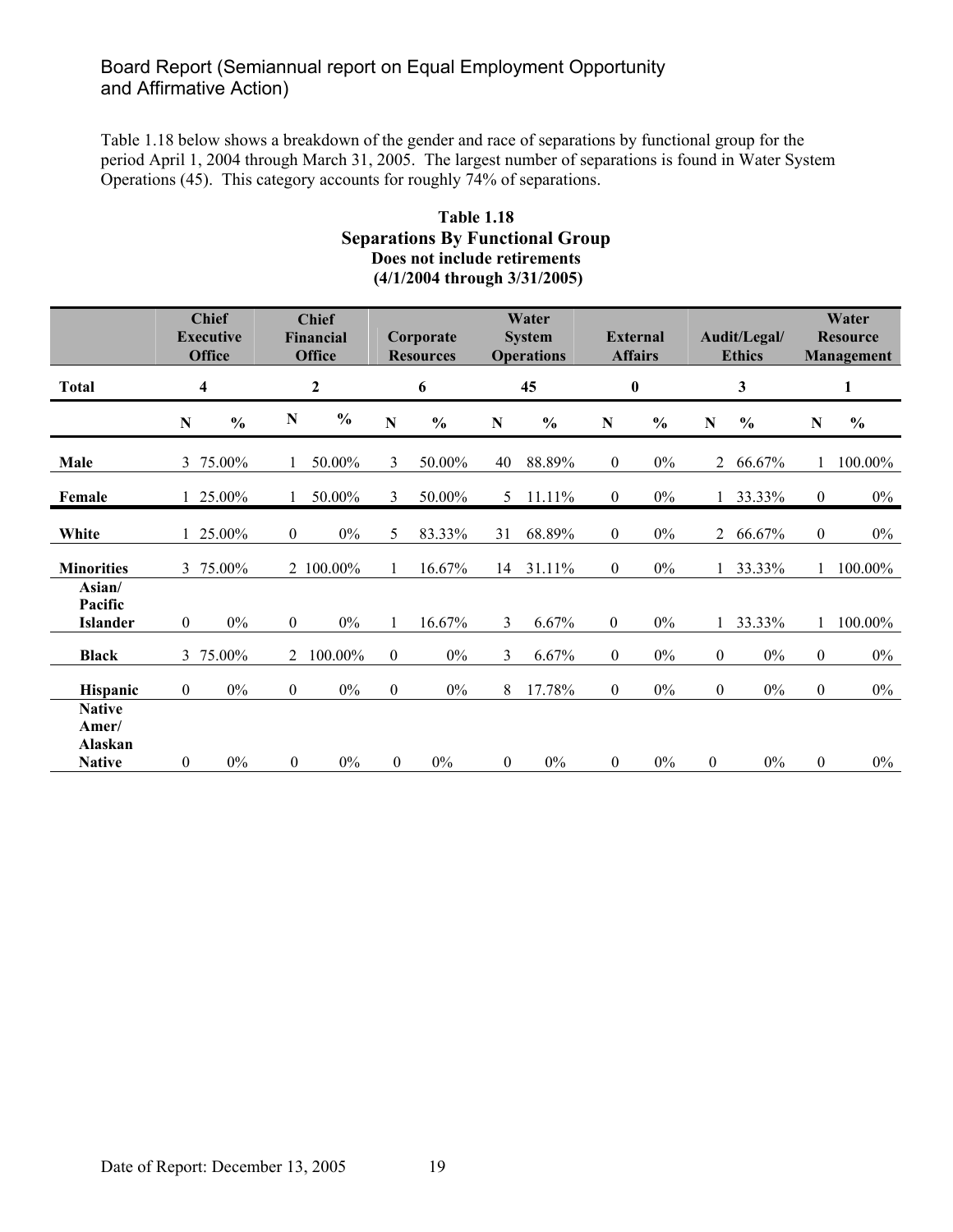As part of the affirmative action plan, a workforce analysis was conducted individually for every job title in a given functional group. Job titles were then grouped for comparison and for setting goals. Based on analyses of comparing the percentage of incumbents in each job group to their corresponding availability, areas where minorities and/or women are represented less than the percentage available was identified.

Placement goals were established when the percentage employed was less than the percentage available. Placement goals are used as a tool to aid in eliminating barriers to equal employment opportunity for females and minorities, rather than rigid quotas that must be achieved through race-based or gender-based preferences. Metropolitan does not select candidates on the basis of race or gender. Instead, Metropolitan evaluates its recruitment and advertising efforts to ensure an adequate pool of qualified applicants, including minority and/or women, from which to make selections. These goals are a guidepost against which Metropolitan can measure progress in remedying the identified deficiencies in the workforce.

There are a total of 24 job groups where minorities were represented less than their availability and a total of 21 job groups where women were represented less than their availability. A complete summary of underutilization and placement goals is attached to the summary of the affirmative action plan. Goals for each job group were established at the current availability for the job group.

Table 1.19 identifies the job groups in which there is a statistical significance in the lack of representation by minorities or women. It shows that minorities were represented less than their availability in job group CR3D Technicians, WRM2B Professionals, WSO1B Managers, and WSO7B Skilled Craft. Women were represented less than their availability in job group CR1D Managers, CR2B Professionals, CR3D Technicians, WRM2B Professionals, and WSO7B Skilled Craft. Placement goals have been established for each job group.

| <b>Job group where Minorities were represented</b><br>less than their availability | <b>Placement</b><br>Goal | Job group where Women were represented<br>less then their availability | <b>Placement</b><br>Goal |
|------------------------------------------------------------------------------------|--------------------------|------------------------------------------------------------------------|--------------------------|
|                                                                                    |                          |                                                                        |                          |
| <b>CR3D</b> Technicians                                                            | 9                        | <b>CR1D</b> Managers                                                   |                          |
|                                                                                    |                          |                                                                        |                          |
| <b>WRM2B</b> Professionals                                                         | 7                        | <b>CR2B</b> Professionals                                              | 14                       |
|                                                                                    |                          |                                                                        |                          |
| <b>WSO1B</b> Managers                                                              | 11                       | <b>CR3D</b> Technicians                                                | 9                        |
|                                                                                    |                          |                                                                        |                          |
| WSO7B Skilled Craft                                                                | 24                       | <b>WRM2B</b> Professionals                                             | 6                        |
|                                                                                    |                          |                                                                        |                          |
|                                                                                    |                          | WSO7B Skilled Craft                                                    | 19                       |

**Table 1.19 Underutilization and Placement Goals**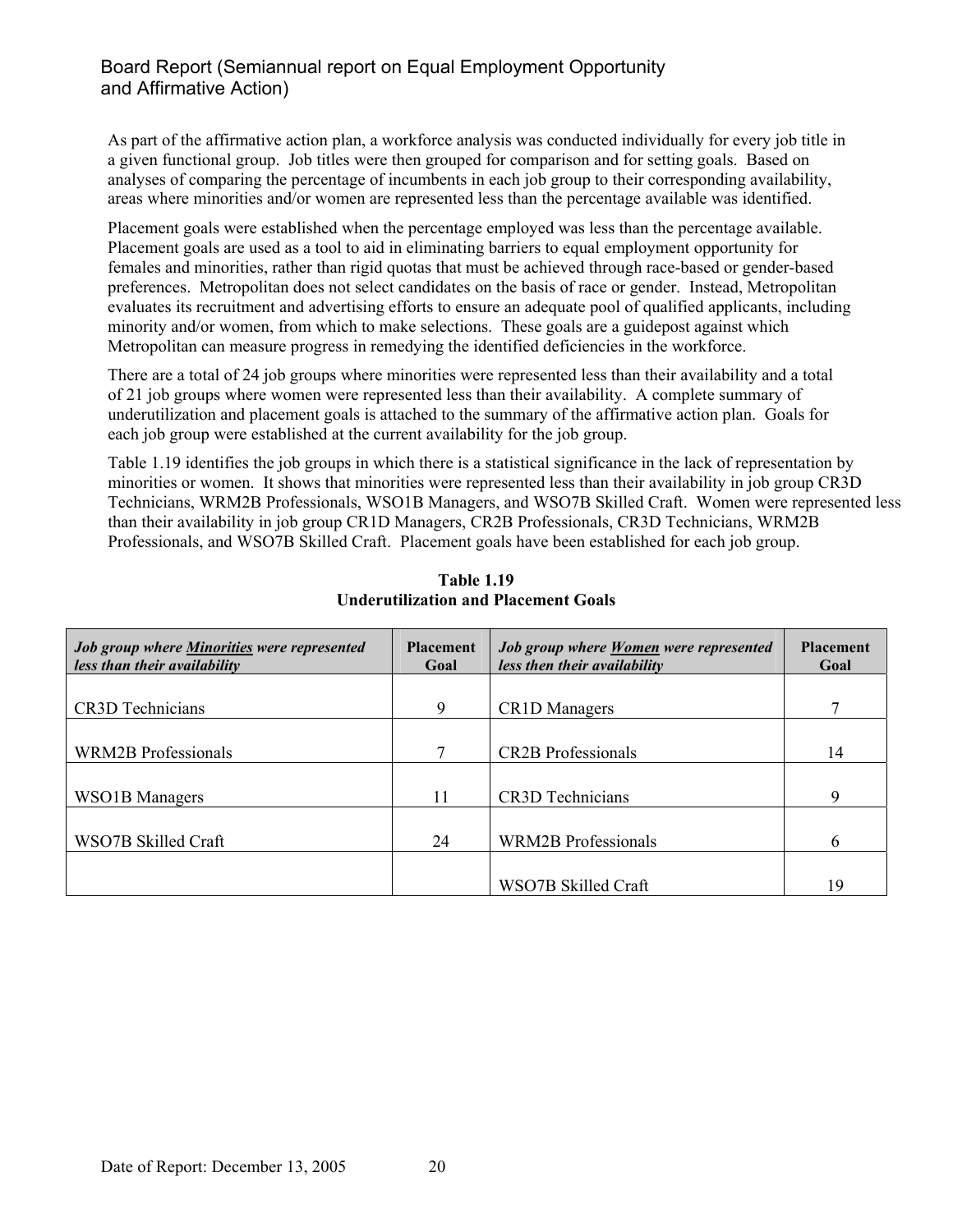#### **II. APPLICANT AND WORKFORCE DEMOGRAPHICS**

This section contains a comparison of workforce and applicant activity for two six-month periods ending in June 2004 and December 2004. Future reports will have a comparison that includes the baseline numbers established as of March 31, 2005. These statistics include both qualified and unqualified applicants.

As of December 31, 2004, Metropolitan received a total of 1,642 applications in response to 95 recruitments. The number of applications received has decreased from the prior six-month period. Table 2.1 shows that 46.59% of applications received came from female applicants and 59.20% came from applicants belonging to a minority group. The percentage of applications received from females and applicants belonging to a minority group has increased during the comparison period.

|                                                  |       | $1/04$ through $6/04$ |     | 7/04 through 12/04 |
|--------------------------------------------------|-------|-----------------------|-----|--------------------|
| <b>Total</b>                                     |       | 2,212                 |     | 1,642              |
|                                                  | N     | $\frac{0}{6}$ *       | N   | $\frac{0}{6}$ *    |
| Male                                             | 1,375 | 62.16%                | 874 | 53.23%             |
| Female                                           | 821   | 37.12%                | 765 | 46.59%             |
| <b>Unknown Gender</b>                            | 16    | .72%                  | 3   | .18%               |
| White                                            | 911   | 41.18%                | 571 | 34.77%             |
| <b>Minorities</b>                                | 1,195 | 54.02%                | 972 | 59.20%             |
| <b>Asian/Pacific Islander</b>                    | 526   | 23.78%                | 338 | 20.58%             |
| <b>Black</b>                                     | 256   | 11.57%                | 291 | 17.72%             |
| <b>Hispanic</b>                                  | 392   | 17.72%                | 328 | 19.98%             |
| <b>Native American/</b><br><b>Alaskan Native</b> | 21    | .95%                  | 15  | $.91\%$            |
| <b>Unknown Race</b>                              | 106   | 4.79%                 | 99  | $6.03\%$           |

**Table 2.1 Applicant Demographics Table**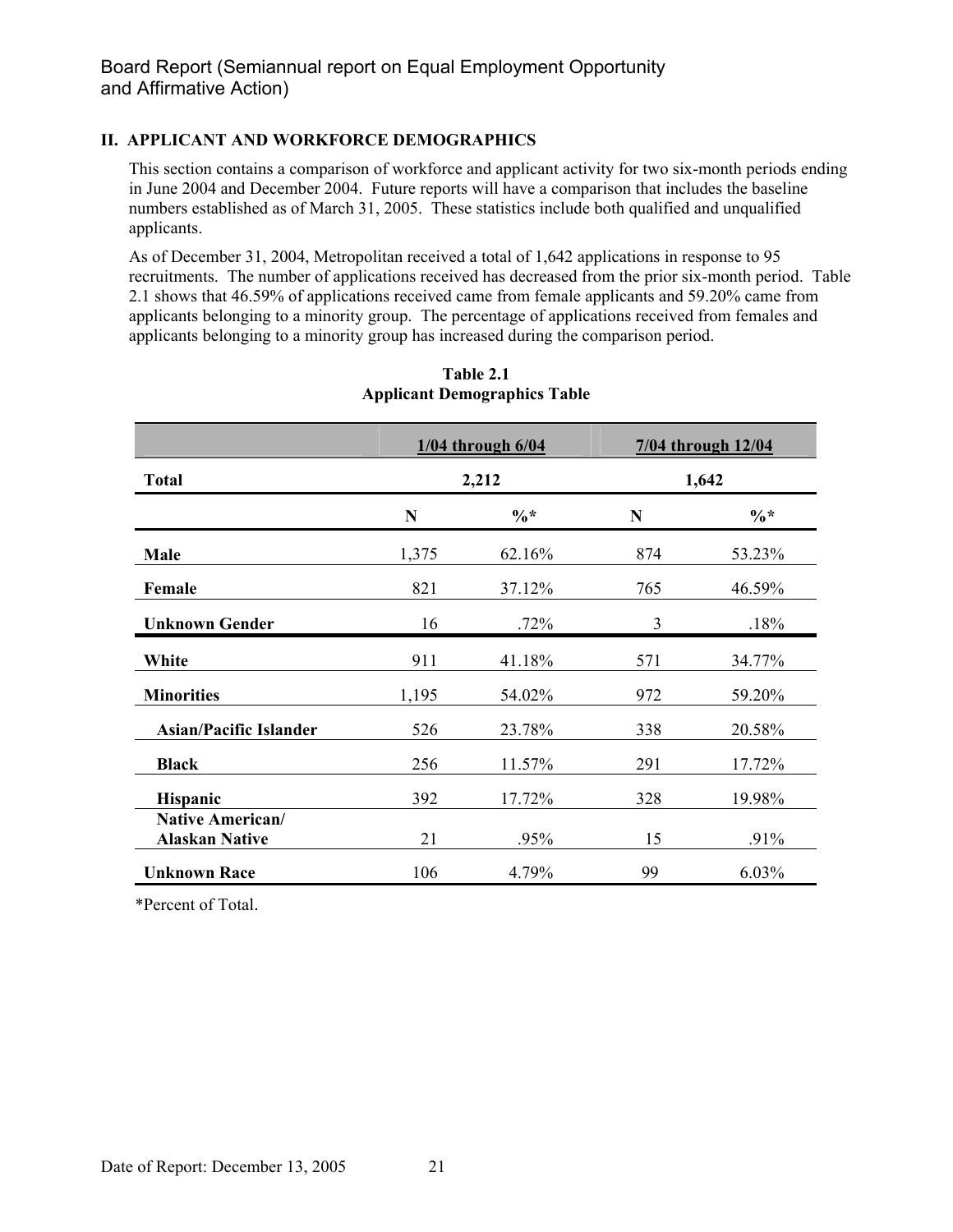As of December 31, 2004, Metropolitan's workforce consisted of a total of 1924 employees, a number that has increased from the prior six-month period. Table 2.2 shows that the workforce is roughly 27% female and 43% minority, with the largest percent of the minority workforce being Hispanic (18.50%).

|                                           |             | 6/30/04         |      | 12/31/04 |  |
|-------------------------------------------|-------------|-----------------|------|----------|--|
| <b>Total</b>                              |             | 1897            |      | 1924     |  |
|                                           | $\mathbf N$ | $\frac{0}{6}$ * | N    | $\%*$    |  |
| Male                                      | 1393        | 73.43%          | 1402 | 72.87%   |  |
| Female                                    | 504         | 26.57%          | 522  | 27.13%   |  |
| White                                     | 1084        | 57.14%          | 1091 | 56.70%   |  |
| <b>Minorities</b>                         | 813         | 42.86%          | 833  | 43.30%   |  |
| <b>Asian/Pacific Islander</b>             | 276         | 14.55%          | 286  | 14.86%   |  |
| <b>Black</b>                              | 171         | 9.01%           | 172  | 8.94%    |  |
| <b>Hispanic</b>                           | 349         | 18.40%          | 356  | 18.50%   |  |
| Native American/<br><b>Alaskan Native</b> | 17          | $.90\%$         | 19   | .99%     |  |

#### **Table 2.2 Metropolitan's Total Workforce**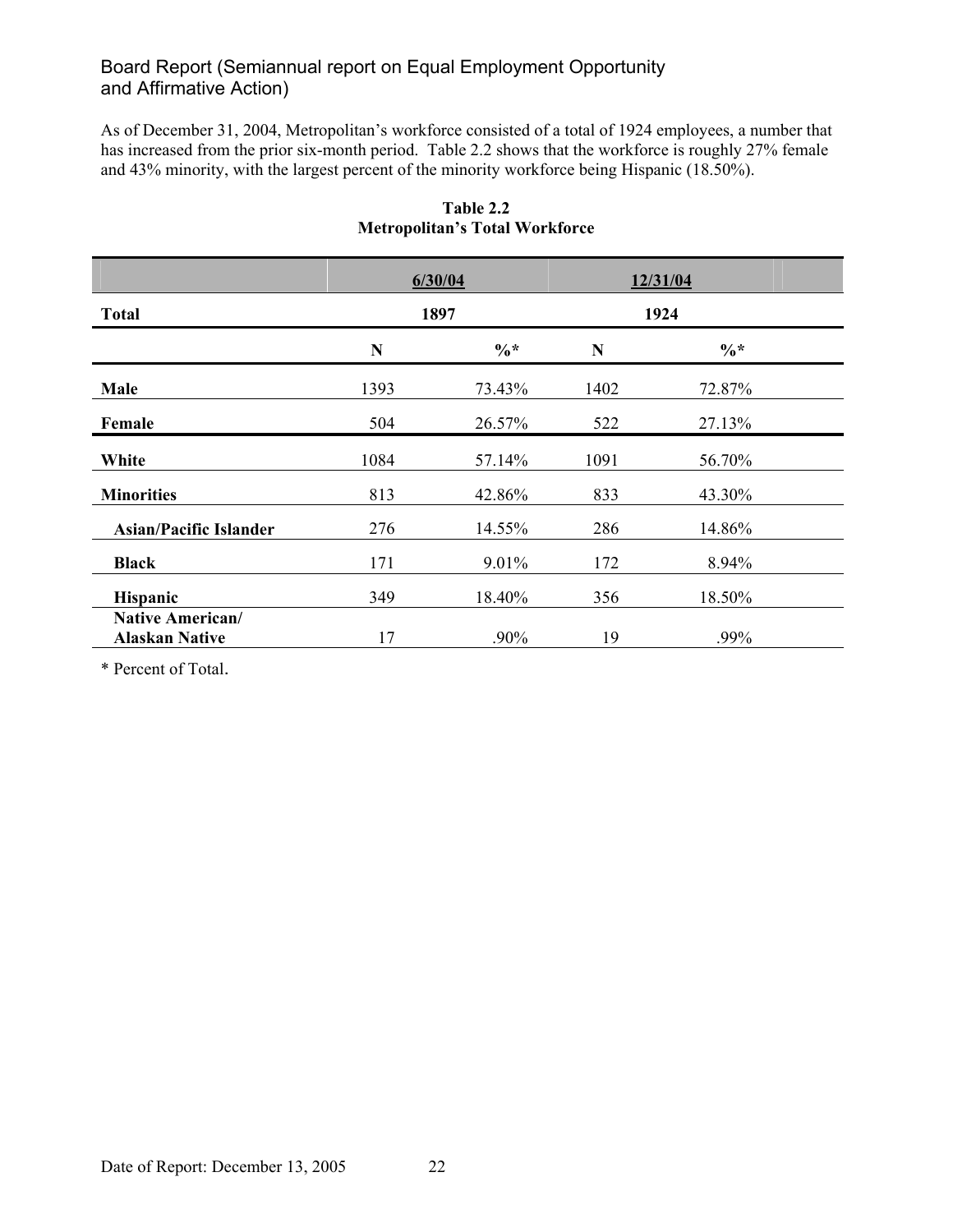Table 2.3 shows Metropolitan's hiring activity from July 1, 2004 to December 31, 2004, comparing it to the prior six-month period. Metropolitan hired 72 employees during this period. Of those hired, 28 (38.89%) were female and 35 (48.61%) were minorities, with the largest percent of minority hires being Asian/Pacific Islander (19.44%).

|                                                  |                  | $1/04$ through $6/04$ | 7/04 though 12/04 |                 |  |
|--------------------------------------------------|------------------|-----------------------|-------------------|-----------------|--|
| <b>Total</b>                                     |                  | 60                    | 72                |                 |  |
|                                                  | N                | $\%*$                 | N                 | $\frac{0}{6}$ * |  |
| Male                                             | 49               | 81.67%                | 44                | 61.11%          |  |
| Female                                           | 11               | 18.33%                | 28                | 38.89%          |  |
| White                                            | 35               | 58.33%                | 37                | 51.39%          |  |
| <b>Minorities</b>                                | 25               | 41.67%                | 35                | 48.61%          |  |
| <b>Asian/Pacific Islander</b>                    | 7                | 11.67%                | 14                | 19.44%          |  |
| <b>Black</b>                                     | 4                | 6.67%                 | 6                 | 8.33%           |  |
| Hispanic                                         | 14               | 23.33%                | 13                | 18.06%          |  |
| <b>Native American/</b><br><b>Alaskan Native</b> | $\boldsymbol{0}$ | $0\%$                 | 2                 | 2.78%           |  |

#### **Table 2.3 Metropolitan's Hiring Activity**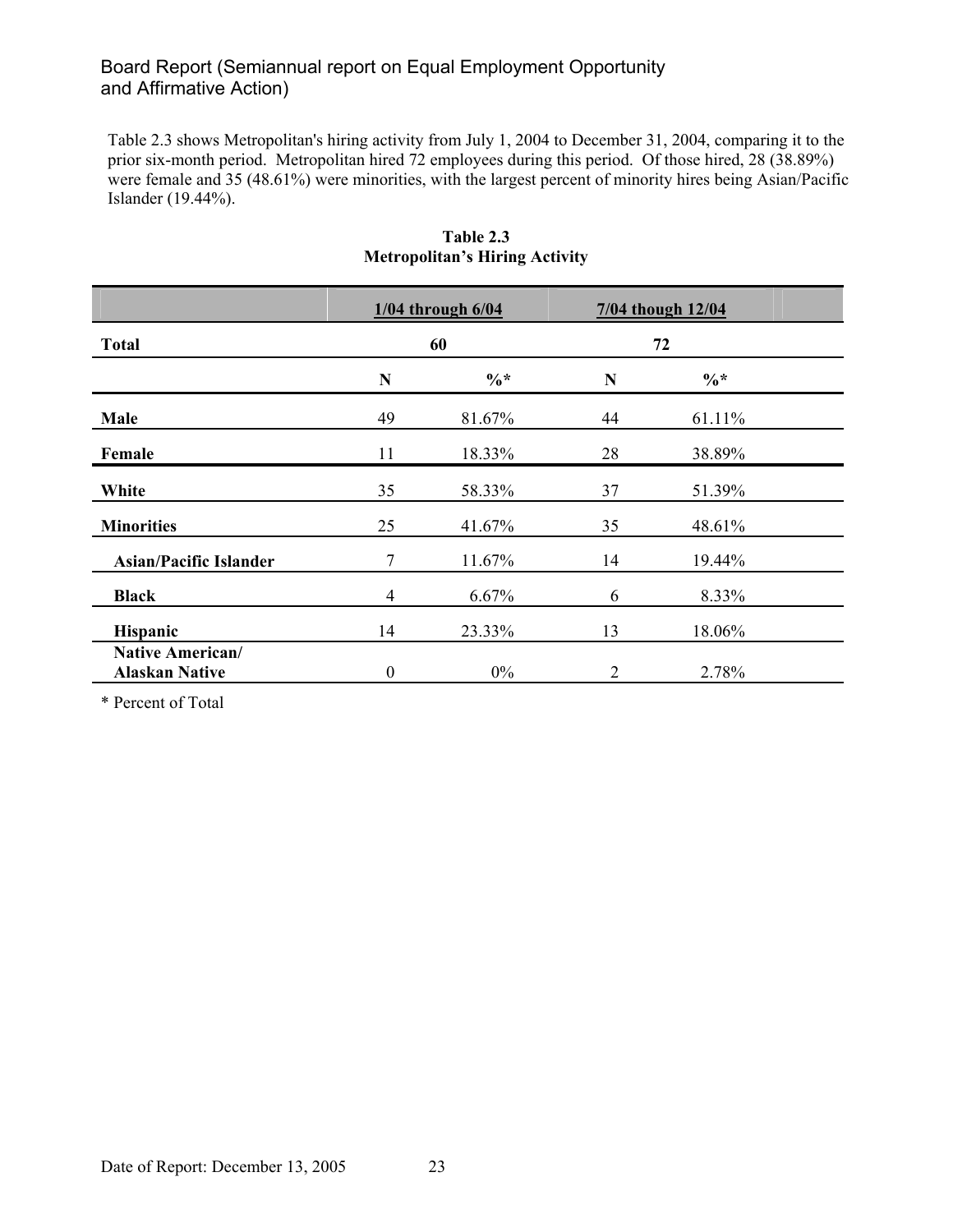Table 2.4 shows the promotional activity from July 1, 2004 to December 31, 2004, comparing it to the prior six-month period. A total of 56 promotions occurred during this reporting period. Twenty-five (44.64%) were awarded to persons belonging to a minority group and 18 (32.14%) to females.

|                                                  |    | $1/04$ through $6/04$ |    | 7/04 though 12/04 |  |
|--------------------------------------------------|----|-----------------------|----|-------------------|--|
| <b>Total</b>                                     |    | 89                    | 56 |                   |  |
|                                                  | N  | $\%*$                 | N  | $\frac{0}{6}$ *   |  |
| Male                                             | 62 | 69.66%                | 38 | 67.86%            |  |
| Female                                           | 27 | 30.34%                | 18 | 32.14%            |  |
| White                                            | 48 | 53.93%                | 31 | 55.36%            |  |
| <b>Minorities</b>                                | 41 | 46.07%                | 25 | 44.64%            |  |
| <b>Asian/Pacific Islander</b>                    | 13 | 14.61%                | 7  | 12.50%            |  |
| <b>Black</b>                                     | 12 | 13.48%                | 2  | 3.57%             |  |
| <b>Hispanic</b>                                  | 14 | 15.73%                | 15 | 26.79%            |  |
| <b>Native American/</b><br><b>Alaskan Native</b> | 2  | 2.25%                 |    | 1.79%             |  |

**Table 2.4 Metropolitan's Promotional Activity**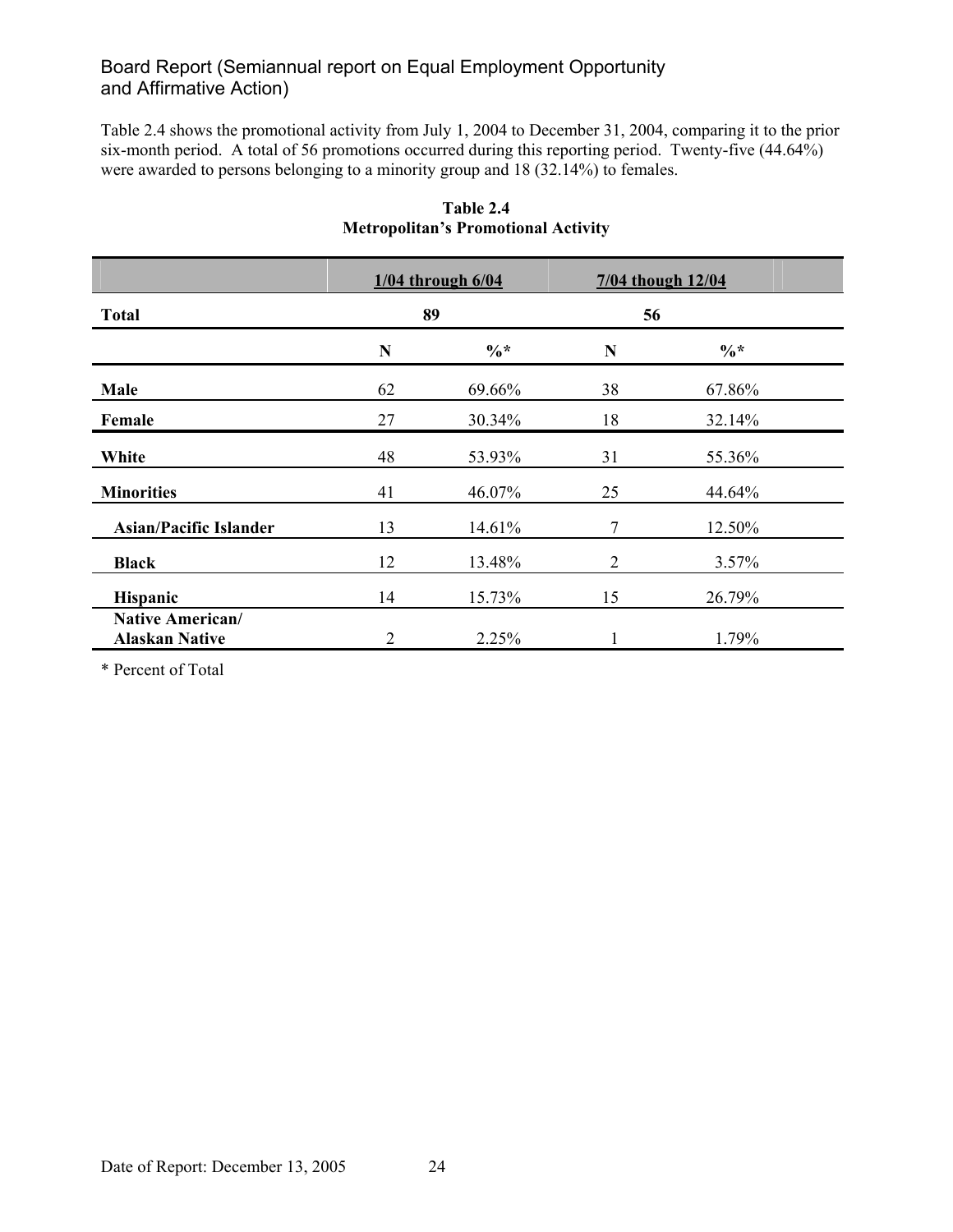Table 2.5 shows the retirement activity for workforce during this reporting period. During this period, 19 employees retired from Metropolitan. Three (15.79%) belonged to a minority group and one (5.26%) was female. The largest number of retirements in the workforce continues to occur amongst male and white employees.

|                                                  | $1/04$ through $6/04$ |                 | 7/04 though 12/04 |                 |  |
|--------------------------------------------------|-----------------------|-----------------|-------------------|-----------------|--|
| <b>Total</b>                                     | 21                    |                 | 19                |                 |  |
|                                                  | N                     | $\frac{0}{6}$ * | N                 | $\frac{0}{6}$ * |  |
| Male                                             | 15                    | 71.43%          | 18                | 94.74%          |  |
| Female                                           | 6                     | 28.57%          |                   | 5.26%           |  |
| White                                            | 16                    | 76.19%          | 16                | 84.21%          |  |
| <b>Minorities</b>                                | 5                     | 23.81%          | 3                 | 15.79%          |  |
| <b>Asian/Pacific Islander</b>                    |                       | 4.76%           |                   | 5.26%           |  |
| <b>Black</b>                                     |                       | 4.76%           |                   | 5.26%           |  |
| Hispanic                                         | 3                     | 14.29%          | 1                 | 5.26%           |  |
| <b>Native American/</b><br><b>Alaskan Native</b> | $\boldsymbol{0}$      | $0\%$           | $\boldsymbol{0}$  | $0\%$           |  |

### **Table 2.5 Metropolitan's Retirement Activity**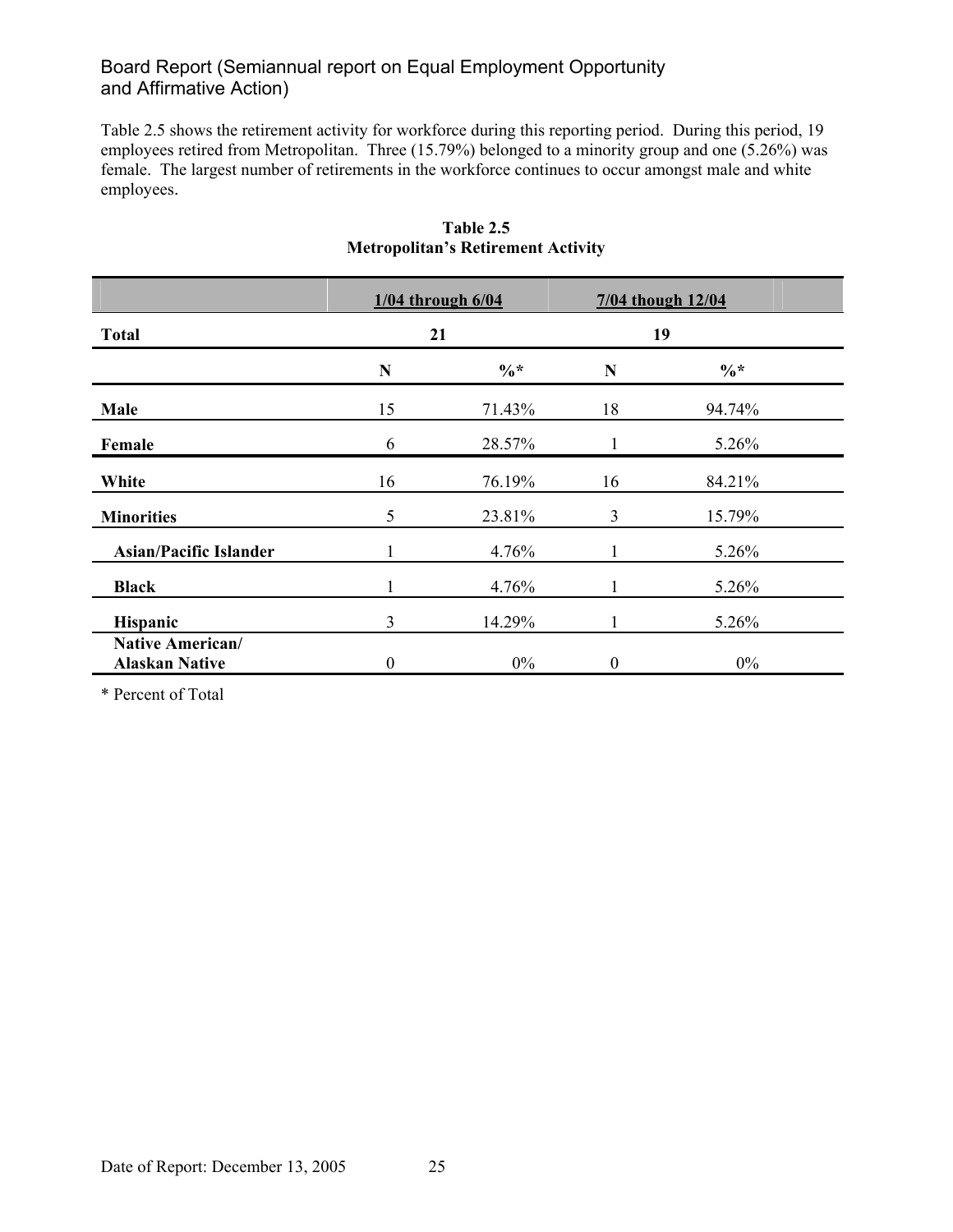Table 2.6 shows the separation activity for the workforce from July 1, 2004 through December 31, 2004. During this period 21 employees separated from Metropolitan. Nine (42.86%) belonged to a minority group and six (28.57%) were female. Overall, two more separations occurred during this reporting period compared to the prior period. The largest percent of separations continues to occur in the male workforce.

|                                                  | $1/04$ through $6/04$ |                 | 7/04 though 12/04 |        |  |
|--------------------------------------------------|-----------------------|-----------------|-------------------|--------|--|
| <b>Total</b>                                     | 19                    |                 | 21                |        |  |
|                                                  | N                     | $\frac{0}{6}$ * | N                 | $\%*$  |  |
| Male                                             | 14                    | 73.68%          | 15                | 71.43% |  |
| Female                                           | 5                     | 26.32%          | 6                 | 28.57% |  |
| White                                            | 10                    | 52.63%          | 12                | 57.14% |  |
| <b>Minorities</b>                                | 9                     | 47.37%          | 9                 | 42.86% |  |
| <b>Asian/Pacific Islander</b>                    | 2                     | 10.53%          | 3                 | 14.29% |  |
| <b>Black</b>                                     | 3                     | 15.79%          | $\overline{3}$    | 14.29% |  |
| Hispanic                                         | 4                     | 21.05%          | 3                 | 14.29% |  |
| <b>Native American/</b><br><b>Alaskan Native</b> | $\theta$              | $0\%$           | $\boldsymbol{0}$  | $0\%$  |  |

#### **Table 2.6 Metropolitan's Separation Activity (Does not include retirements)**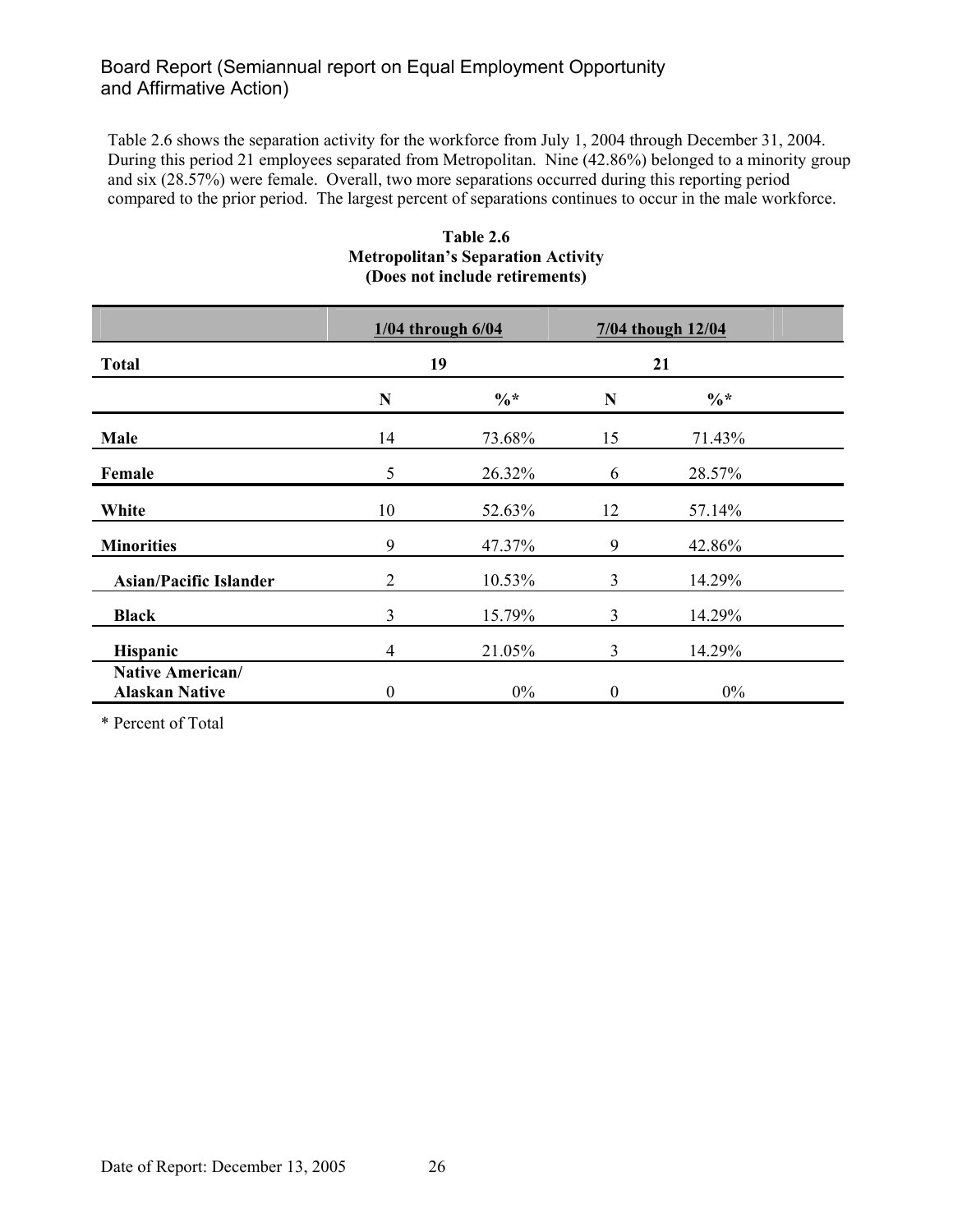#### **III. EEO DISCRIMINATION COMPLAINTS**

Addressing EEO complaints has been a priority for the EEO Office. The impact on work relations and productivity while an investigation is being conducted is a strong incentive to efficiently, timely, and thoroughly address EEO concerns while maintaining confidentially and protecting the rights of the parties and witnesses. The primary goal of the EEO Office has been to have all EEO complaint investigations completed within 120 days for complaints investigated internally and 180 days for complaints investigated externally. Additionally, the EEO Office is responsible for responding to any charges of discrimination filed with outside state or federal agencies, such as the DFEH or the EEOC.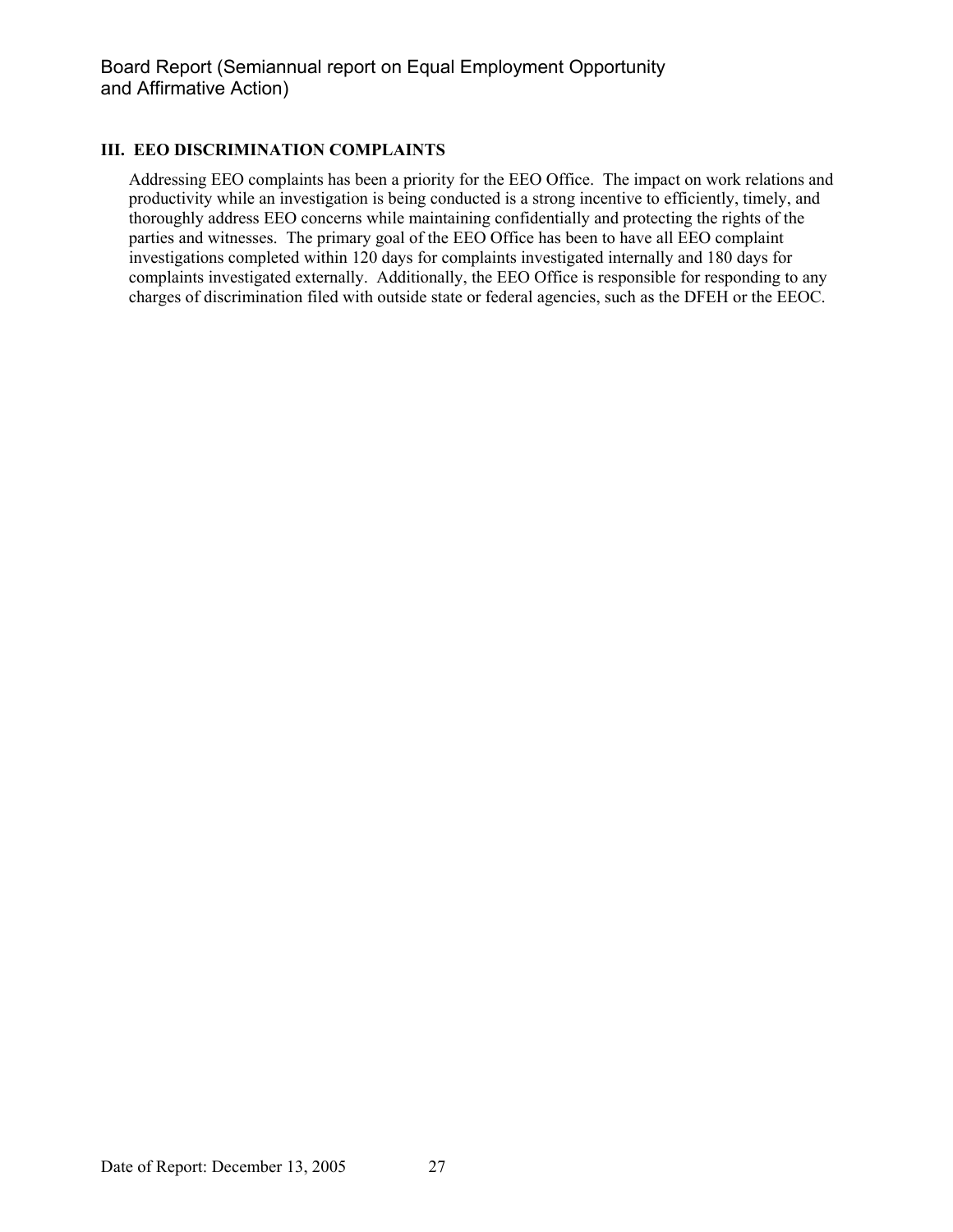The total number of discrimination complaints received by the EEO Office is shown in Table 3.1 below, comparing the first six-months of 2004 with the last six-months of 2004. Table 3.1 shows that one less complaint was received overall in the latter six-month period, with a decrease in the number of complaints filed with outside agencies.

|                                         | $1/04$ through $6/04$ | 7/04 through 12/04 |
|-----------------------------------------|-----------------------|--------------------|
| <b>Total</b>                            | 11                    | 10                 |
| <b>Internal Complaints</b>              |                       |                    |
| Internal Investigator                   |                       |                    |
| External Investigator                   | 0                     |                    |
| Not investigated (outside EEO scope)    |                       |                    |
| Complaints filed with an outside agency | h                     |                    |

### **Table 3.1 EEO Complaints Received and Method of Handling**

Table 3.2 shows the types of allegations that were claimed in the discrimination complaints received by the EEO Office during the indicated time periods.

| <b>Basis for Allegations of Discrimination*</b> | $1/04$ through $6/04$ | 7/04 through 12/04 |
|-------------------------------------------------|-----------------------|--------------------|
| Age                                             | 3                     |                    |
| Disability                                      | $\overline{2}$        |                    |
| Gender/Sex                                      | 3                     | 4                  |
| <b>Marital Status</b>                           | $\boldsymbol{0}$      | $\boldsymbol{0}$   |
| Medical Condition                               |                       |                    |
| National Origin/Ancestry                        |                       |                    |
| Pregnancy                                       | $\theta$              | $\theta$           |
| Race/Color                                      | 2                     | 3                  |
| Religion                                        | 0                     | $\theta$           |
| Retaliation                                     | 2                     | 5                  |
| <b>Sexual Orientation</b>                       | 0                     | $\theta$           |

#### **Table 3.2 EEO Complaint Allegation Basis**

\*A complaint may be filed with multiple bases.